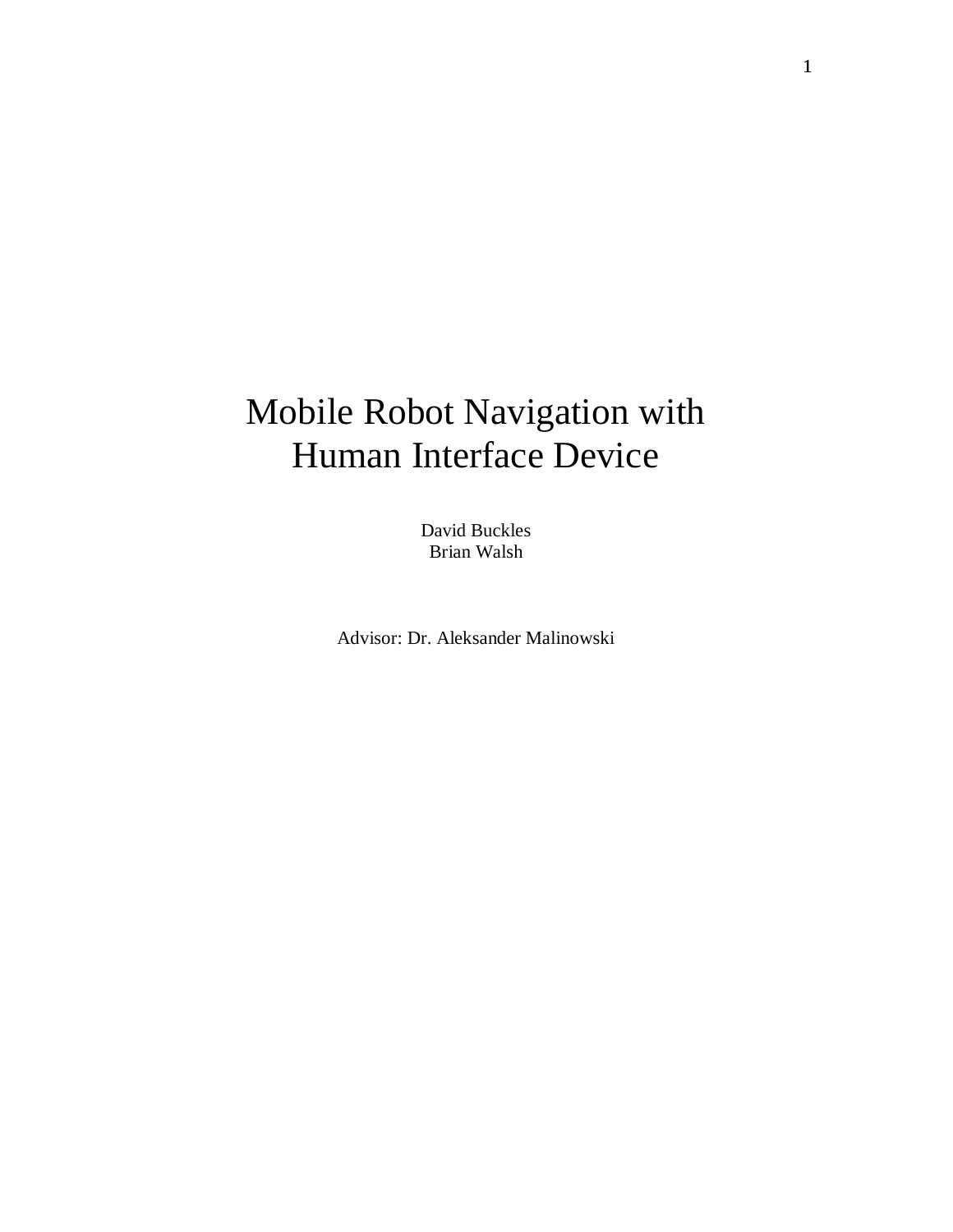#### **ABSTRACT**

This project utilizes a Pioneer 3D-X robot chassis equipped with ultrasonic and infrared sensors to map its environment either autonomously or manually. There are two autonomous modes: random exploration and potential field planning to a particular goal. The mapped area is then animated in 3D using OpenGL and transmitted to an LCD eyepiece where it is displayed. The manual override functionality utilizes a sensor glove to direct the movement of the robot. The glove can also be used to control a robotic arm with grasper mounted on the front of the 3D-X chassis. Toggling between modes is handled by feature recognition algorithms that detect finger location and movement from the sensor glove while head movement is detected by a gyroscope, magnetometer, and accelerometer mounted on the LCD eyepiece. Sensor fusion is achieved via an adaptive filter applied to the sensors mounted on the LCD eyepiece to reduce sensor drift.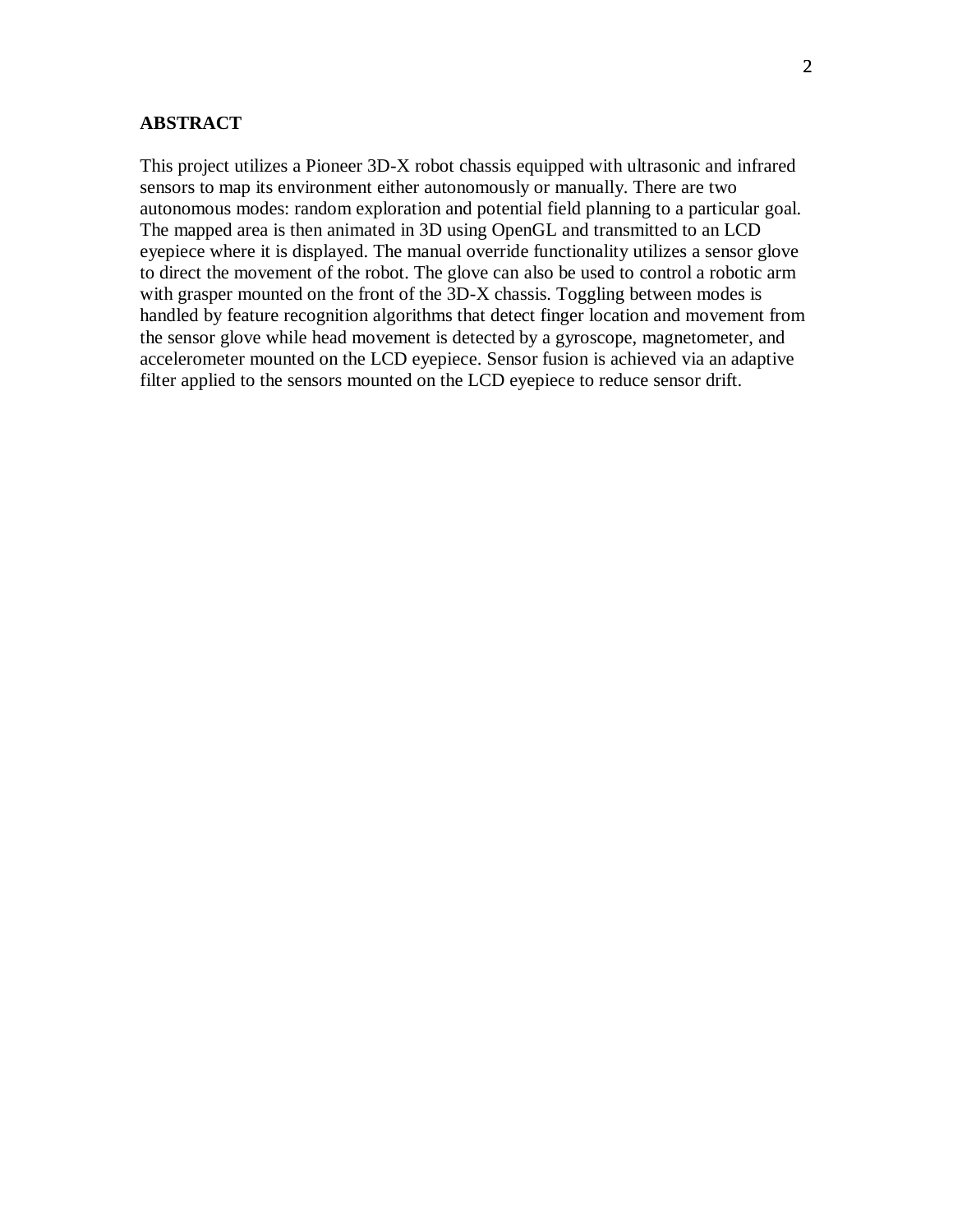## **TABLE OF CONTENTS**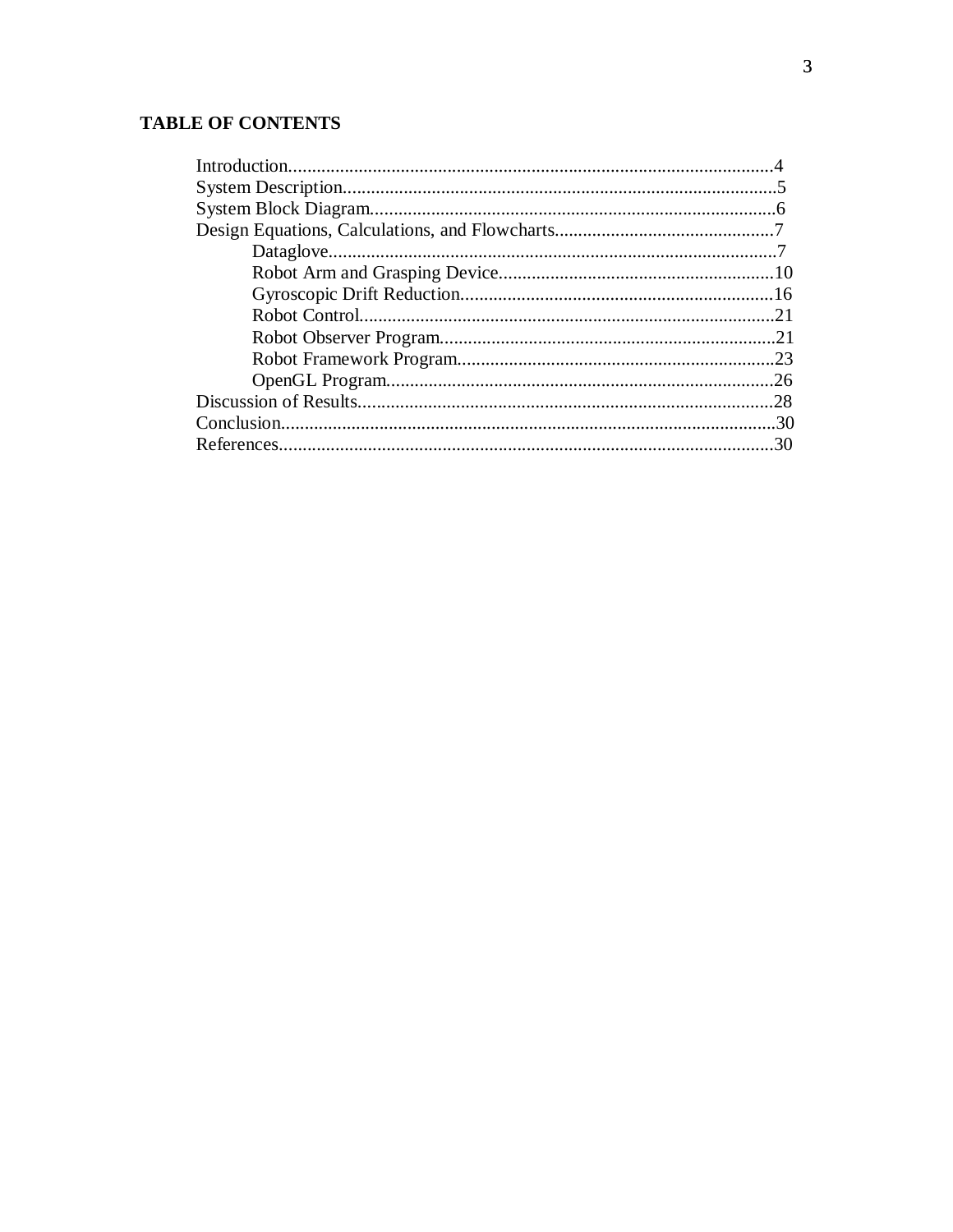#### **INTRODUCTION**

The Pioneer 3D-X series robot has been used at Bradley University for previous senior projects; the most recent being a project that focused on mapping and navigating a combat environment. This project expands upon said work by retaining the automated functionality and adding an override feature that will enable users to control the robot with feedback from a glove with gyroscopic and other forms of sensors. Also, data from the sensors will be mapped in 3D in real time and displayed to the user via an LCD eyepiece.

The robot currently uses 8 sonar sensors to gather data from plus or minus ninety degrees, or 5 infrared sensors already mounted on the Pioneer chassis with the same range.

The overall purpose for integrating these features into the Pioneer chassis is to create an agent that can operate in a combat environment autonomously or be controlled by the user in real time while mapping the environment and relaying sensor information in an easily comprehensible visual format.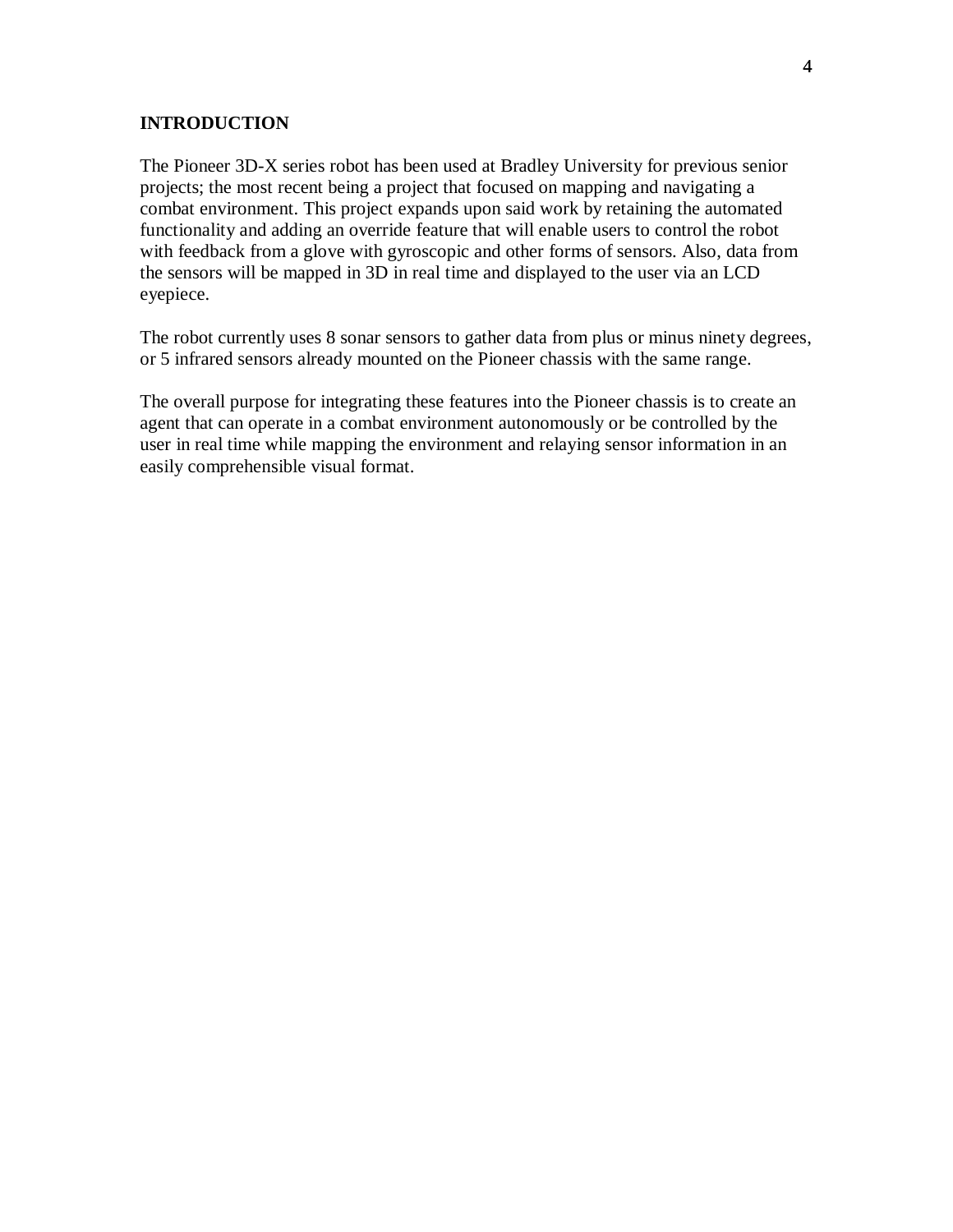### **SYSTEM DESCRIPTION**

#### HUMAN MOUNTED SUBSYSTEMS

The first subsystem is the sensor glove. The sensors mounted on the glove will provide pitch, yaw, and rotational feedback, as well as finger position and tracking for overall hand movement.

The second subsystem is the human mounted laptop, which will interpret sensor data from the sensor glove, wirelessly control robot movement, and take the mapped data from the robot mounted laptop and display it on a user eyepiece.

The LCD eyepiece displays the OpenGL environment. The yet to be implemented eyepiece sensors would measure head angle and then modify the users view of the robot's perceived environment.

#### ROBOT MOUNTED SUBSYSTEMS

The robot mounted laptop takes the control signal from human mounted laptop and directs the robot. It also takes position and map data from the robot and sends it back to the human mounted laptop. The laptop also sends the grasping device microcontroller commands to move the actual grasping device.

The Pioneer robot subsystem gathers data about its surroundings using ultrasonic and infrared sensors and transmits this data to the mounted laptop, as well as receives commands from the laptop for either navigational mode.

The infrared microcontroller takes a command from the robot to begin measurements using the infrared sensors. The received data is then sent back to the robot.

The infrared sensors send beams of light, and measures the distance of nearby walls by measuring the time elapsed.

The grasping device microcontroller takes a command signal from the laptop, interprets it, and then sends out 5 PWM signals to the robotic arm grasping device, to control the 5 servo motors.

Finally, the grasping device takes the PWM signals from the grasping device microcontroller, and changes position due to the PWM controlled servo motors.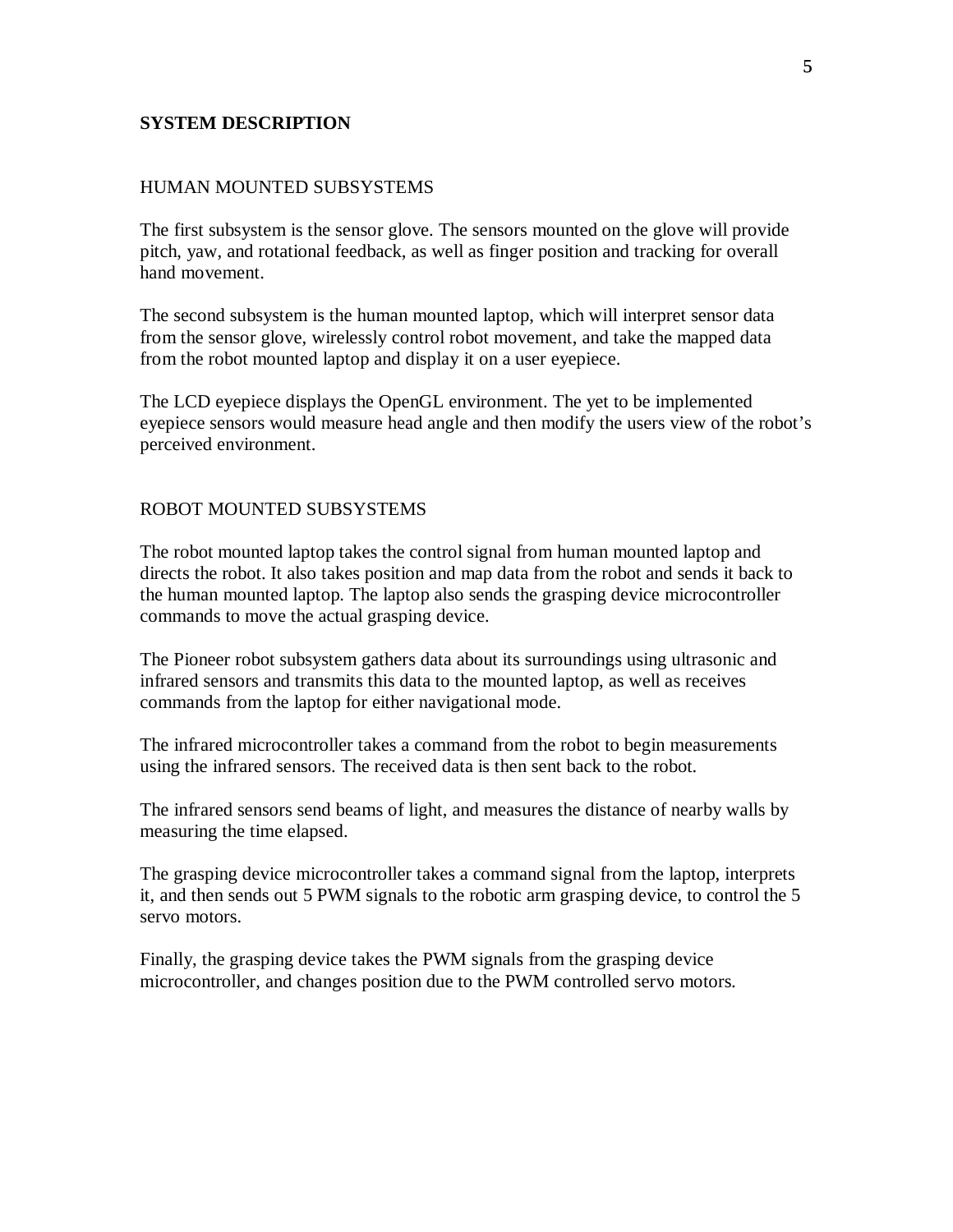

Fig. 1 – Functional System Block Diagram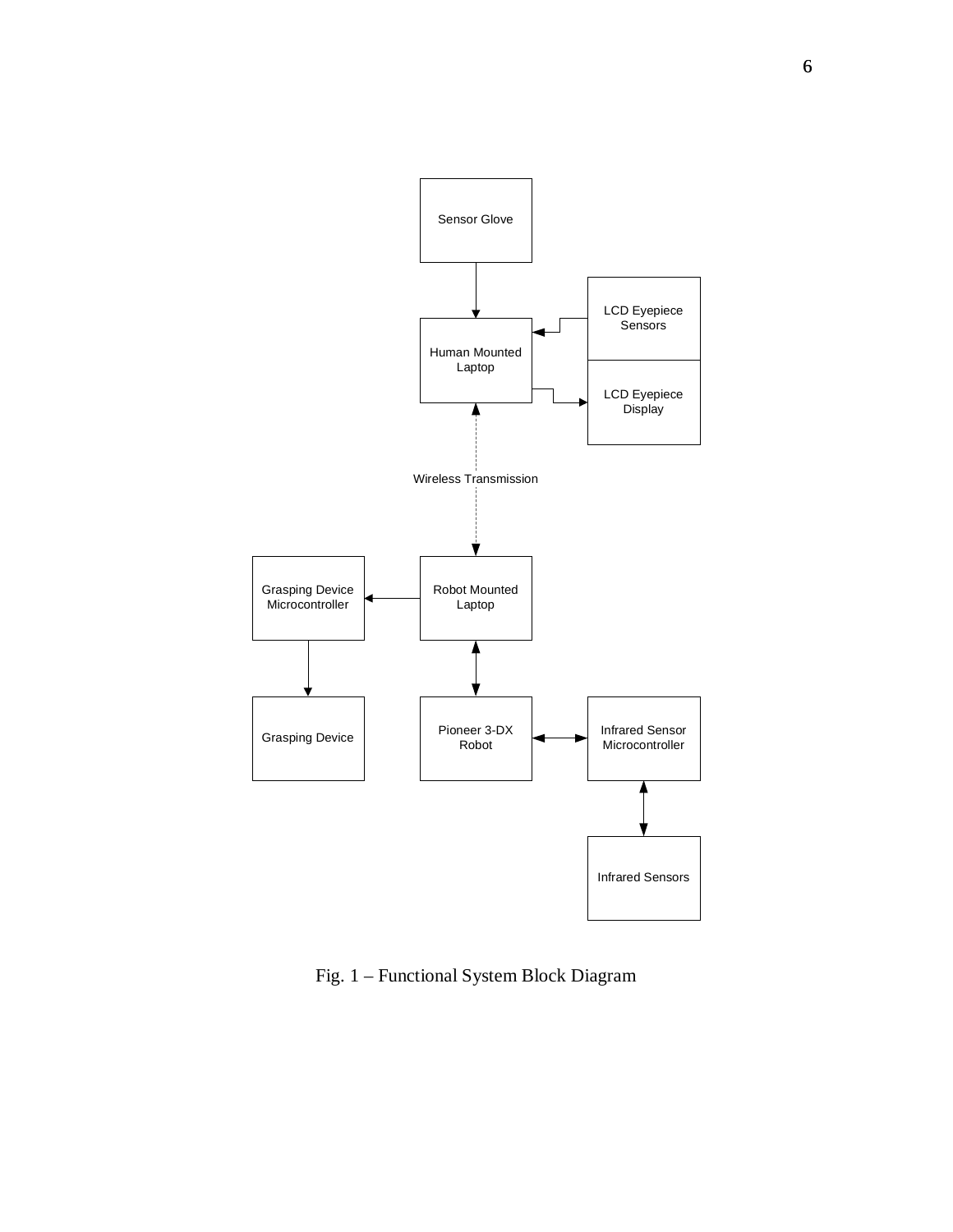#### **DESIGN EQUATIONS, CALCULATIONS, AND FLOWCHARTS**

#### DATAGLOVE

One goal of this project was to incorporate a reasonably intuitive human interface into the control scheme of an autonomous mobile agent in order to allow manual override with visual feedback in real time. To this end, a DG5-V dataglove was employed. This particular dataglove was selected based on its low cost, wide range of versatility, ease of communication, and sensing ability. The DG5-V has five potentiometers each with 1024 positions per finger as well as a 3-axis accelerometer with 3g sensitivity. There is also an on-board microcontroller that relays the data in 20-byte cycles through a serial or USB interface, though there is also a Bluetooth model. The protocol of the UART communication is shown below in Figure 2, as well as the values of the 20-byte cycle. An image of the dataglove is shown page 9 in Figure 3. A flowchart outlining the procedure of the software for interfacing the glove is on page 9 and the serial port code is located in Appendix A.

RS232 Serial Port Setting: Baud Rate: 115200 BPS Data Bit: 8 Stop Bit: 1 Parity: NONE – start transmission (PC to datagllve): send 's' to the glove; – (Data glove to PC): the glove transmits the package continuously; – stop transmission (PC to dataglove): send 'e' to the glove; Package structure: The glove continuously transmits the PC the following 20 byte package: 1 - header  $= 0x20$  $2 - header = 0x0A$  $3 - length = 0x14 (20 byte)$  $4 - \text{acc axis x}$  1  $5 -$  acc axis x h  $6$  - acc axis y 1 7 - acc axis y\_h 8 - acc axis z\_l 9 - acc axis z\_h 10- bend 0\_l 11 - bend 0\_h 12 - bend 1\_l 13- bend 1\_h 14- bend 2\_l 15- bend 2\_h 16 - bend 3\_l 17 - bend 3\_h 18 - bend 4\_l 19 - bend 4\_h  $20 -$  crc

CRC represents the XOR of the first 19 bytes. Bend value are from 0 to 1023 so only 10 bit are used.

Fig. 2 – UART Communication Protocol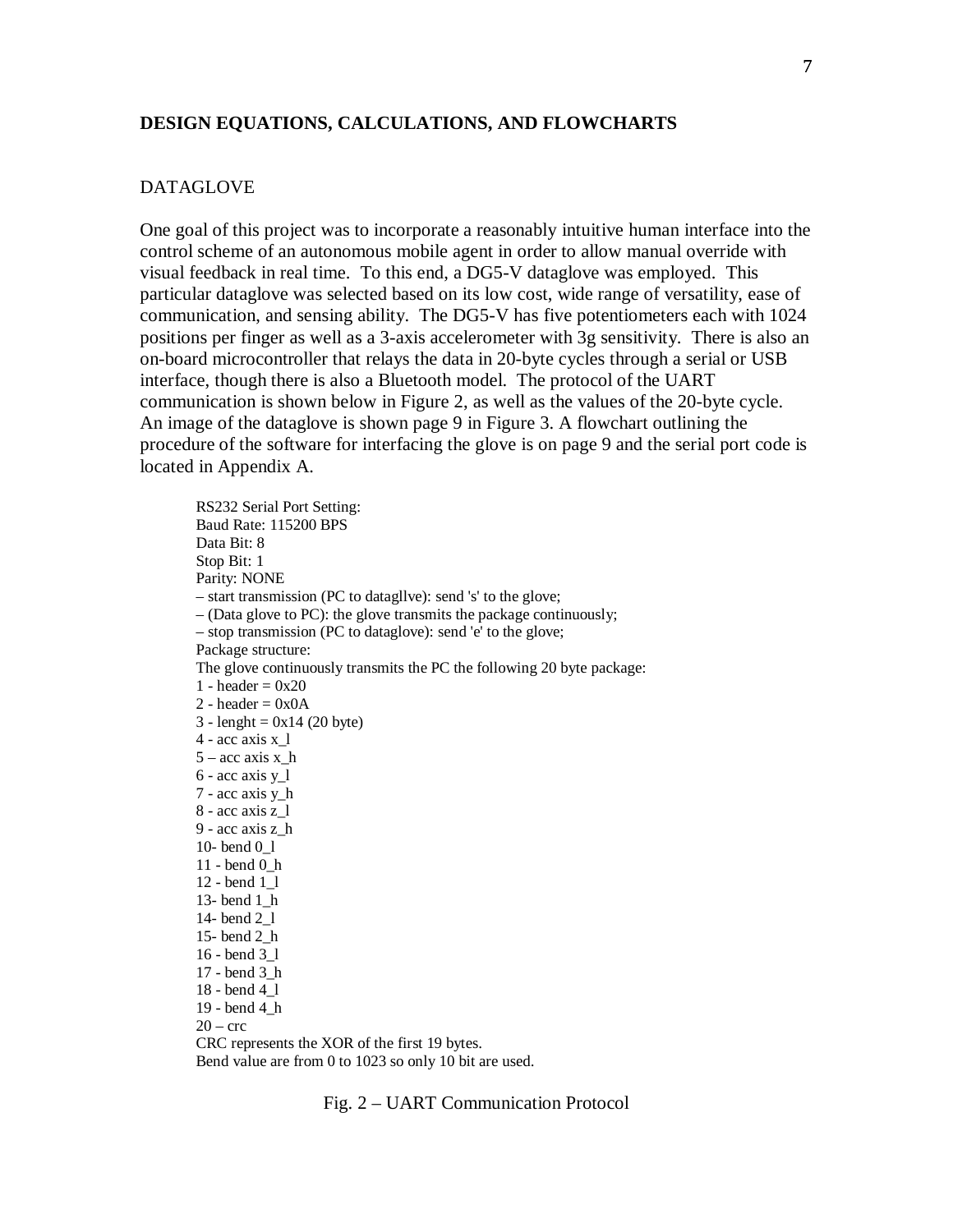

Fig. 3 – Data (Sensor) Glove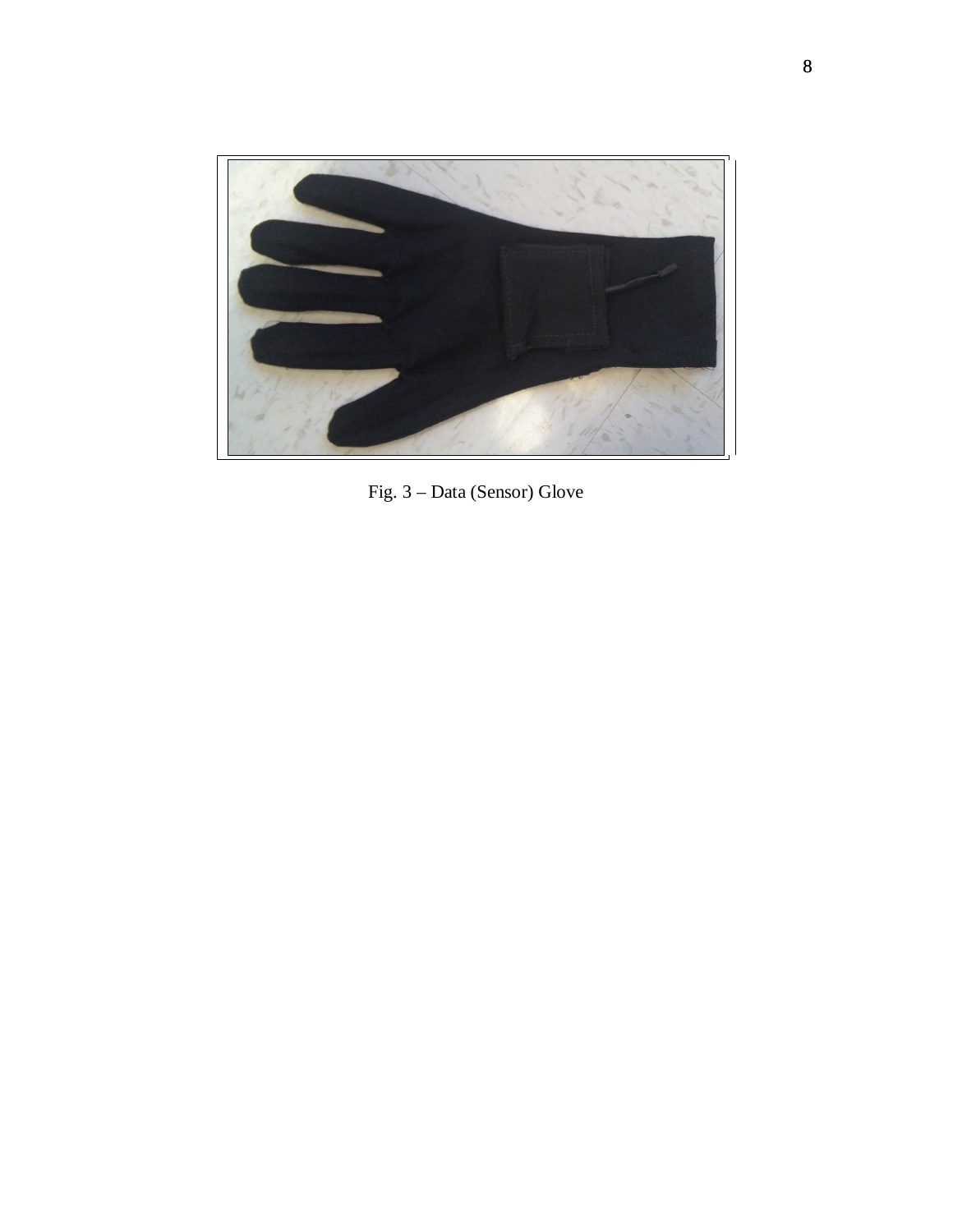BAUDRATE = 11520



Fig. 4 – Glove Interface Software

Once the framework was in place to continuously retrieve data from the sensor glove in real time the feature recognition implementation could begin. The feature recognition algorithm begins by checking if the user desires to control the mobile agent in manual override mode, access the grasping device, or to have the mobile agent operate autonomously. The commands for each of these actions are given through the potentiometers located on the fingers and the accelerometer located on the back of the sensor glove. If the hand is closed in a fist, or pointed downward at the user's side then the algorithm executes the autonomous mode. The program detects the fist if the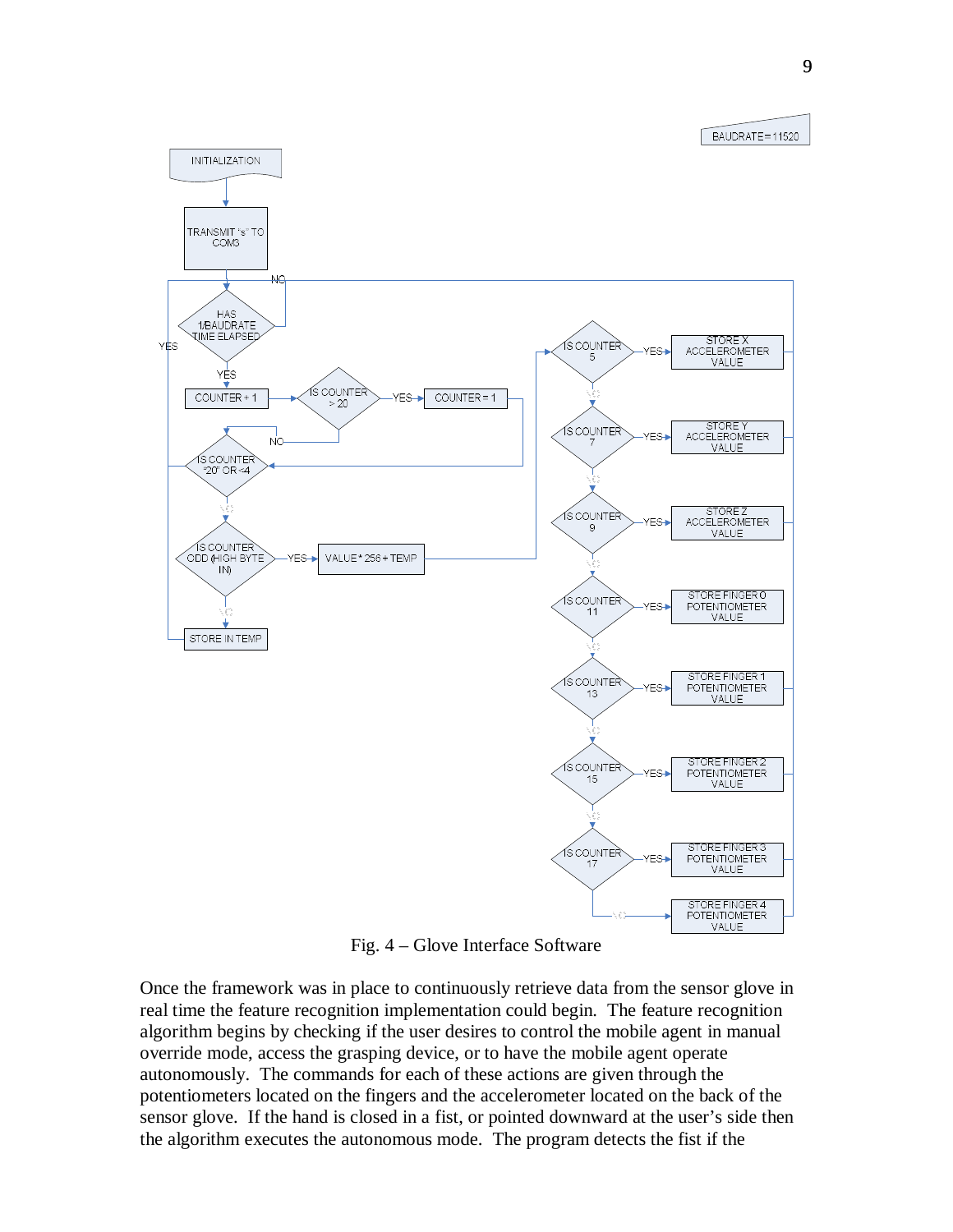potentiometers on the fingers drop below a certain threshold and it detects that the arm is at the user's side if the x-axis value is  $\sim$ 1g and the y-axis value is  $\sim$ -1g on the accelerometer. If the pinkie and ring finger are below a certain threshold then the program gives the user control of the grasping device, and the default mode is manual override. The feature recognition flowchart is shown in Figure FEATREFLOW on page P, and all of the feature recognition and dataglove code is located in Appendix CD.

#### MANUAL OVERRIDE MODE

In manual override mode, pitch and roll are calculated using the values from the x-, y-, and z-axis of the accelerometer. The equations for calculation are as follows:

Pitch =  $\arctan(x-value/(sqrt(y-value^2 + z-value^2))$  (1) Roll =  $\arctan(y-value/(sqrt(x-value^2 + z-value^2))$  (2)

The pitch value controls the speed of the agent. If the pitch is oriented downward then the degree to which the user's hand is downward oriented determines the forward speed of the mobile agent. If the pitch is oriented upward, the agent stops. Similarly, the magnitude of the roll to the right or left determines the banking rate of the agent to the respective direction of the roll.

## ROBOT ARM AND GRASPING DEVICE CONTROL MODE

In order to implement grasping functionality, a robotic arm was to be mounted on the front of the mobile agent. An image of the arm is shown in Figure 6 on page 11. The arm consisted of three joints with servomotors providing a vertical axis of rotation, one two-pronged grasping device controlled by a servomotor, and one servomotor controlling the horizontal angle of rotation of the entire arm.

The 645MG servomotor was used everywhere except the lowest joint with a vertical axis of rotation; an 805BB servomotor was used there because of its higher torque. Both types of servomotors were controlled with the same theoretical range of via Pulse Width Modulated (PWM) signal. By adjusting the length of a 20ms period (50Hz) that was "high" the servomotor would move to an angle that corresponded with the high portion of the period. Once there, it would utilize its own closed loop control circuitry to remain fixed at that position. Figure 5 illustrates this concept.

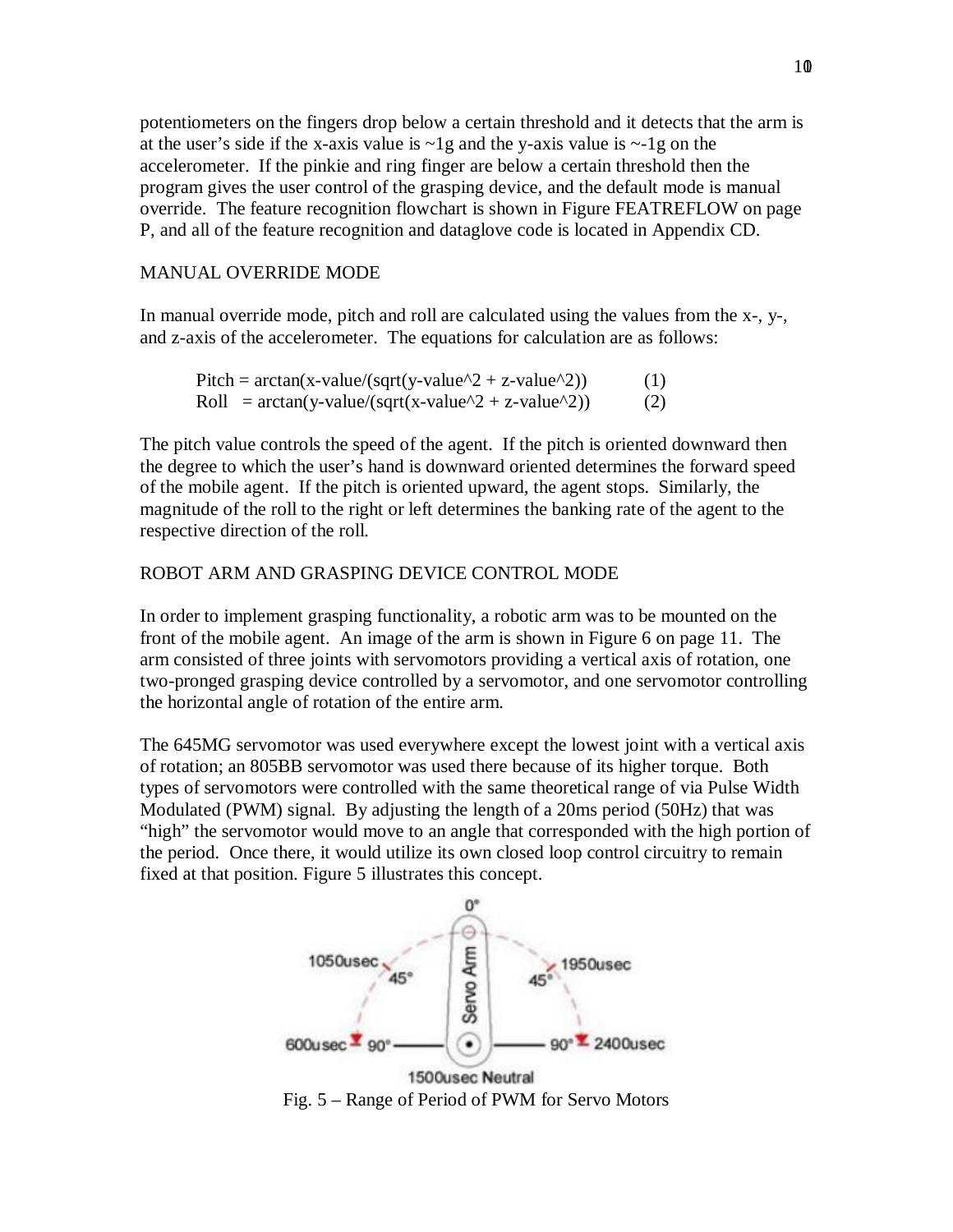

Fig. 6 – Robot Arm to be Mounted on Robot

The servomotors mounted on the arm were individually measured to determine their maximum and desired ranges. The ranges for each servomotor are shown in Figure 5. These ranges were then hardcoded into the robotic arm control algorithm. The robotic arm control algorithm takes the real time potentiometer and accelerometer readings from the dataglove and multiplies them by a previously calculated scaling factor to compute the appropriate position of each servomotor. The flowchart for the arm control algorithm is shown in Figure 7 and the code is located in Appendix B. The scaling factors were initially computed by taking a simple ratio of the accelerometer and potentiometer ranges and the servomotor ranges. The final scaling factors are a result of tuning. Once the appropriate position has been calculated, the number of interrupts in the 20ms PWM period to remain high is relayed to the microcontroller that sends the PWM signals to the servomotors in the robot arm via 8-bit UART protocol at 115200 bps. The interrupt time of the microcontroller was chosen to be 10 us because it provides good resolution.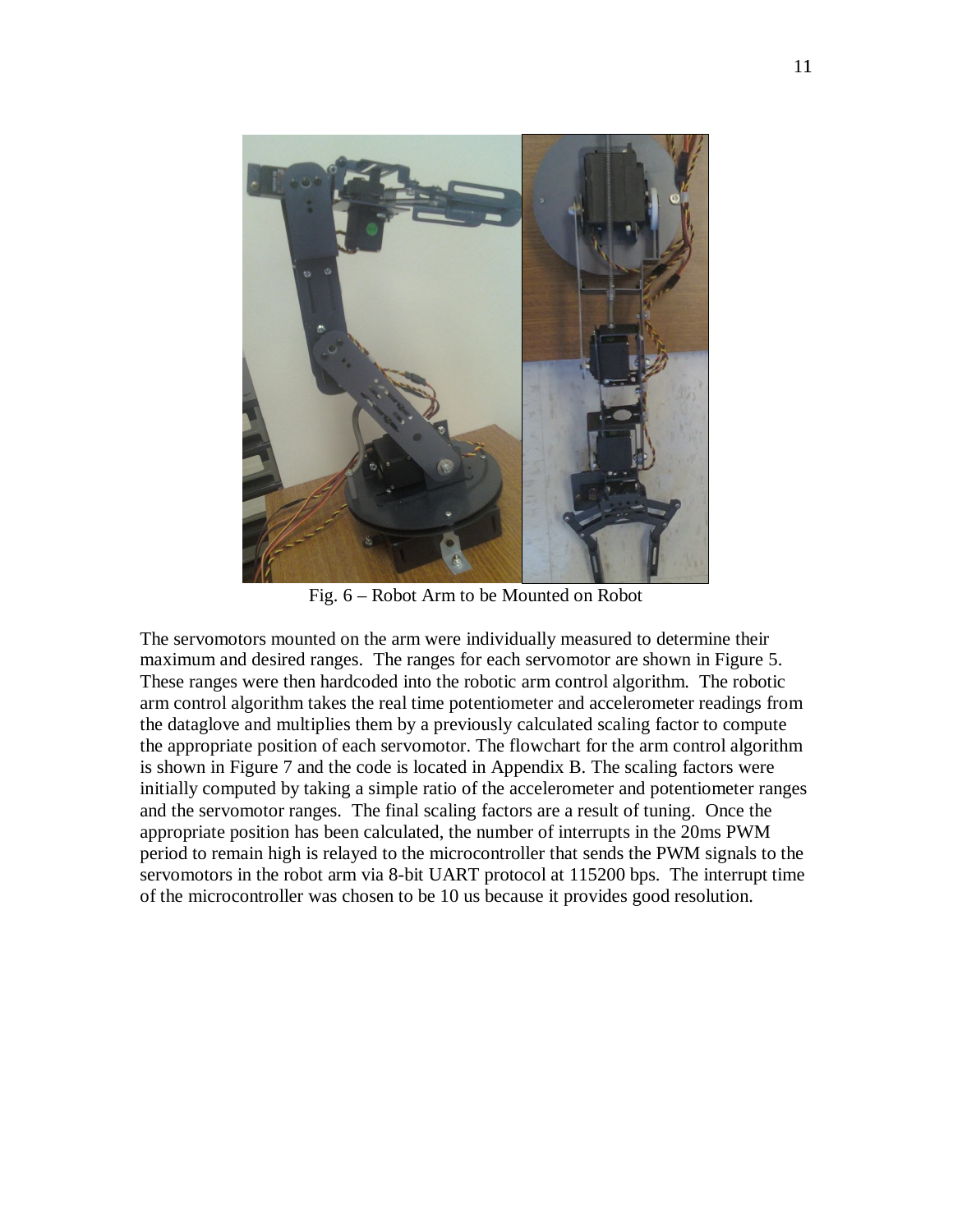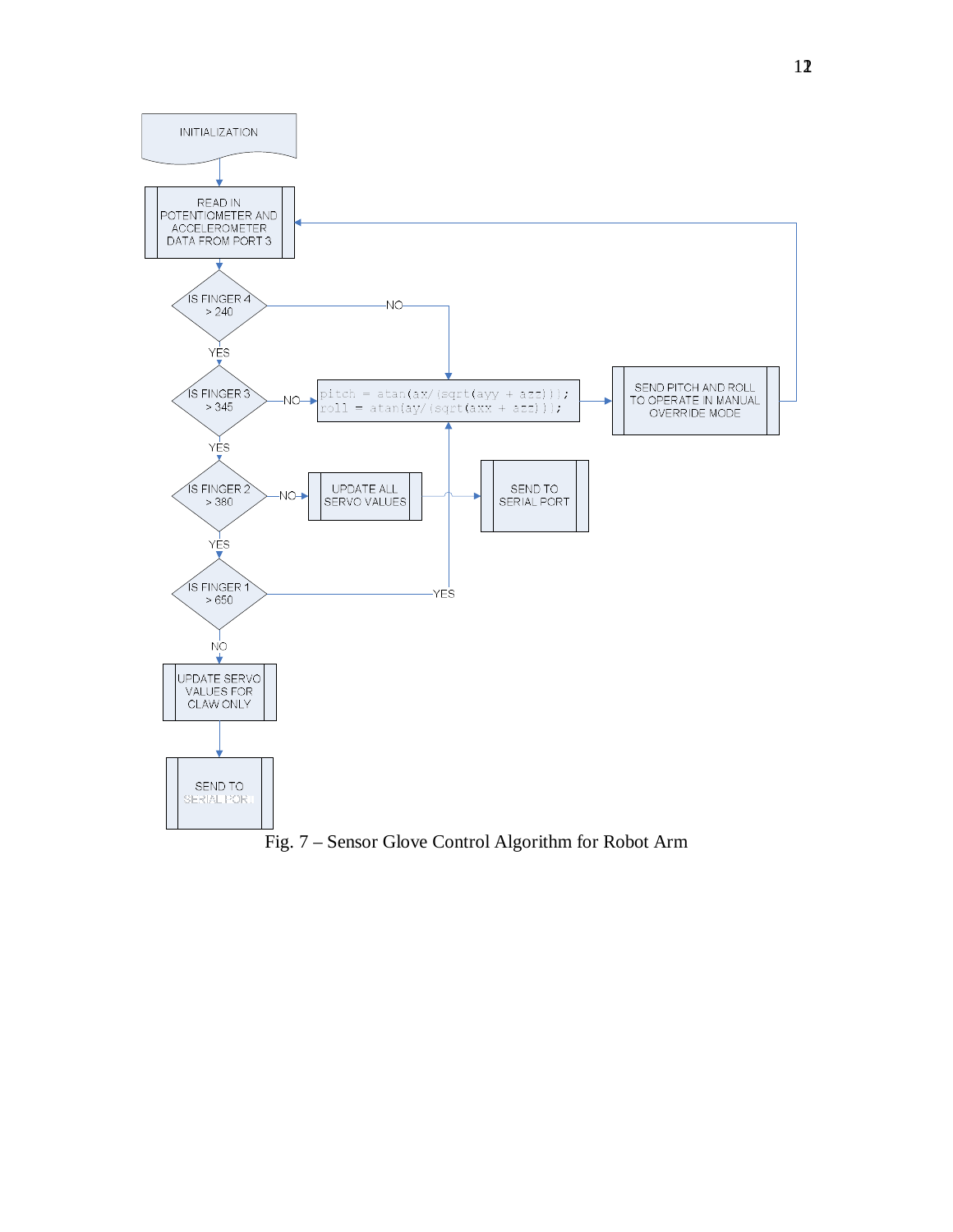

Fig. 8 – Servo Motor Updates

The robot arm receiver program is run by the microcontroller that sends the PWM signals to the servomotors mounted on the robot arm. The algorithm operates by continuously sending a PWM signal with a 20 ms period (50Hz) to each of the servomotors mounted on the robot arm. The amount of time that each of the servomotor PWM signals is "high" is determined by a counter unique to each servomotor. This counter is the number of 10 us interrupts that the microcontroller should send a "high" signal. After the count value has been reached the signal to that counter's particular servomotor is drawn low for the remainder of the 20 ms period. The updates for the count values are continually received from the serial port via UART protocol with 8-data bits at a rate of 115200 bps in the byte cycle illustrated in Figure 9. The flowchart for the robot arm receiver program is located in Figure 10 and the code is located in Appendix C.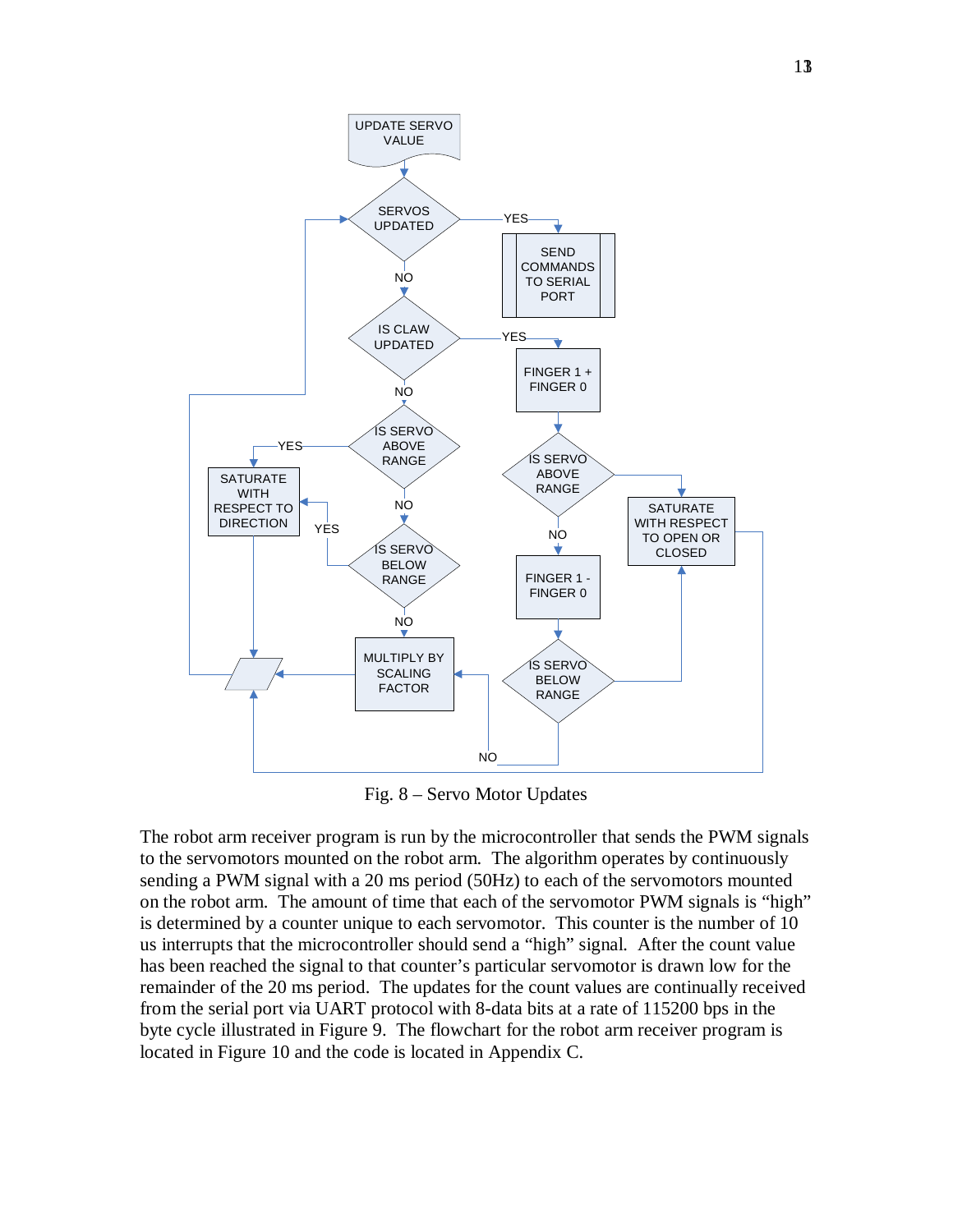| BYTE CYCLE FOR SERVO CONTROL<br>OF ROBOTIC ARM |                 |                                                             |  |  |  |  |
|------------------------------------------------|-----------------|-------------------------------------------------------------|--|--|--|--|
| Order of Byte<br>Cycle for<br>Transmission     | <b>CLAW</b>     | <b>UART</b><br><b>PROTOCOL</b><br>8 data bits<br>115200 bps |  |  |  |  |
|                                                | <b>WRIST</b>    |                                                             |  |  |  |  |
|                                                | <b>ELBOW</b>    |                                                             |  |  |  |  |
|                                                | <b>SHOULDER</b> |                                                             |  |  |  |  |
|                                                | <b>ROTATION</b> |                                                             |  |  |  |  |

Fig. 9 – Byte Cycle for Servo Control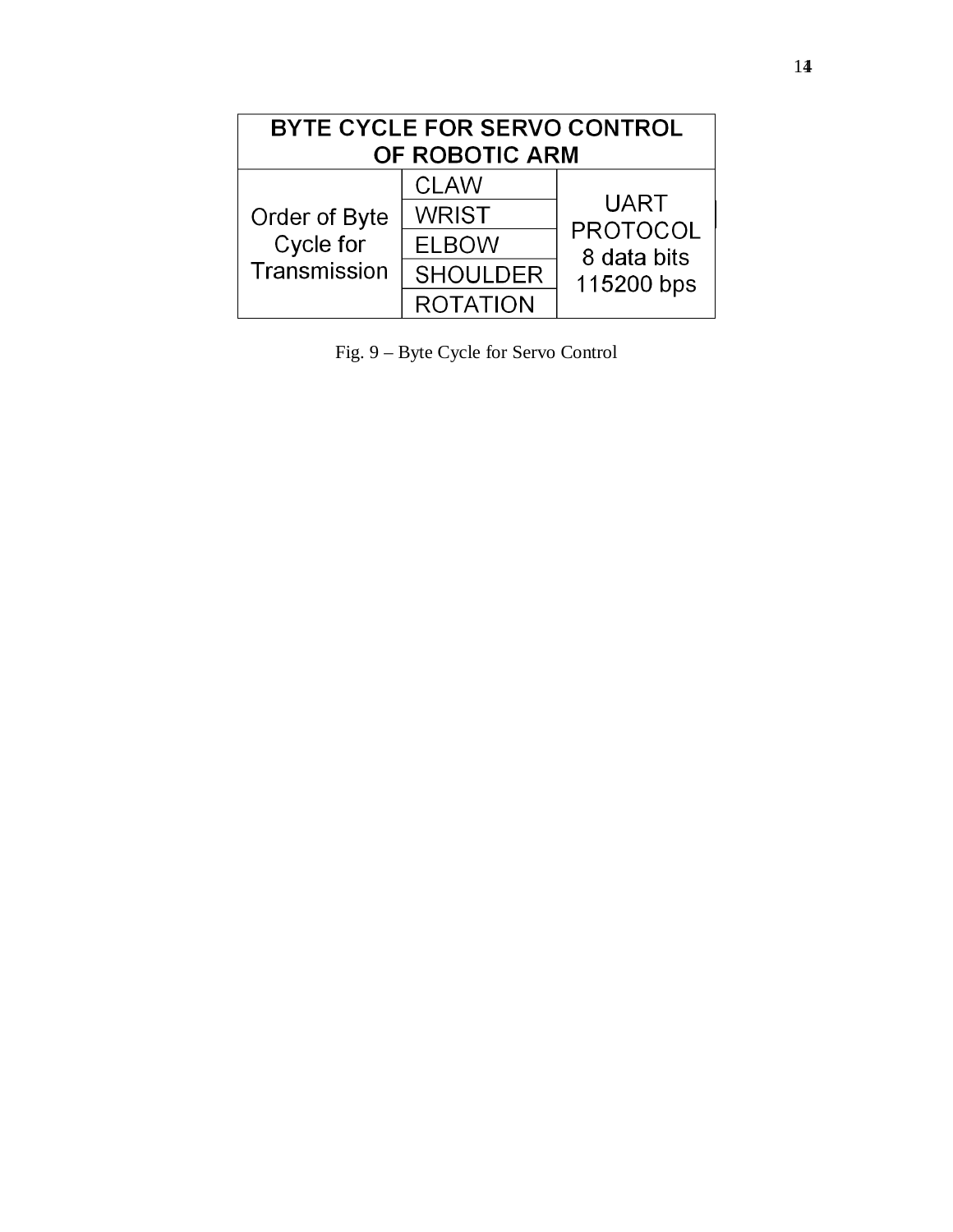

Fig. 10 – Control Receiver for Robot Arm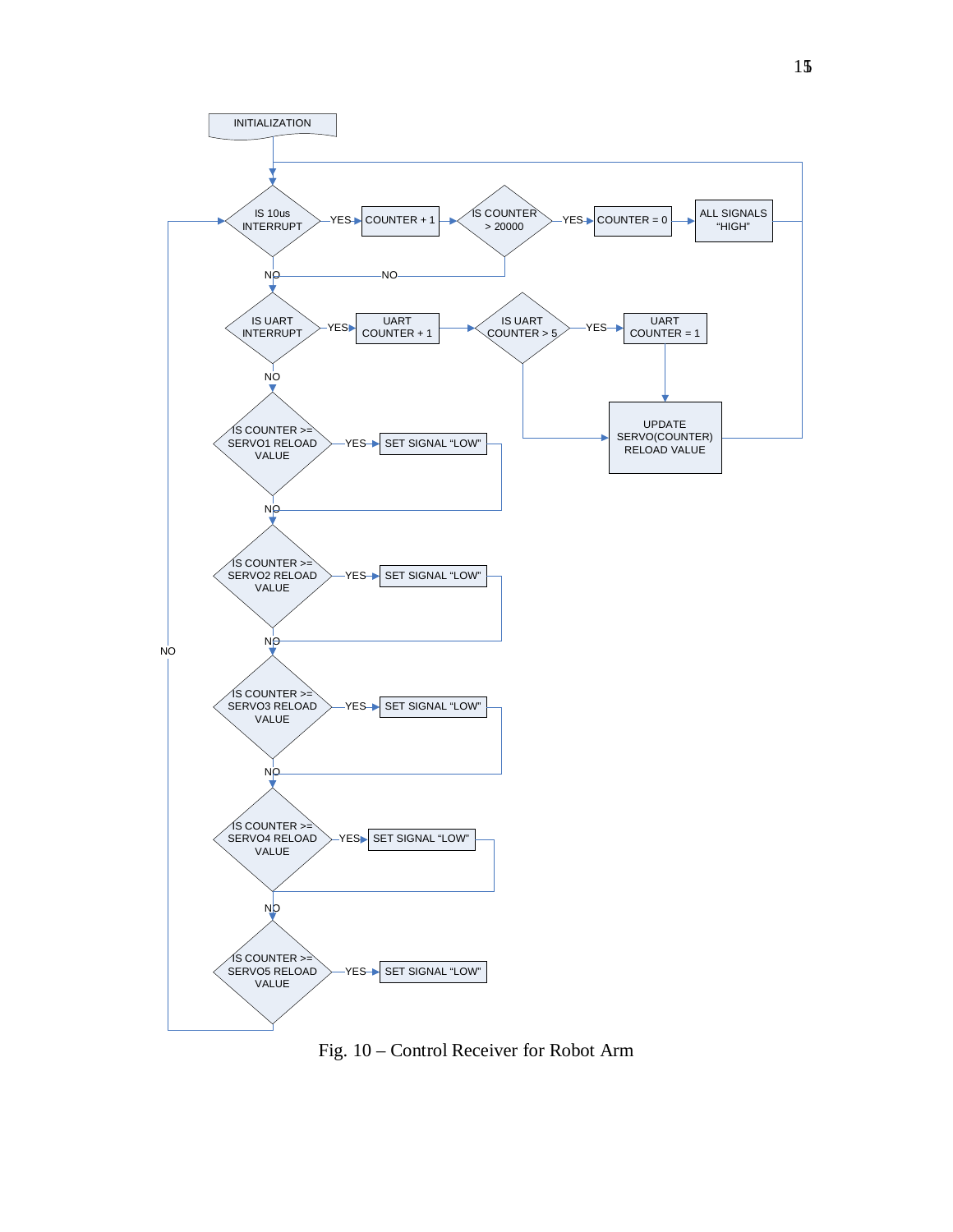#### GYROSCOPIC DRIFT REDUCTION

In order to track movement of the LCD headpiece so as to provide visual feedback to the user, sensors should be mounted atop the display screen. In order to be low cost and flexible, the sensors should be MEMS devices. MEMS stands for micro-electromechanical, and MEMS devices are inexpensive and flexible. However, MEMS devices do have some inherent imperfections. Magnetometers have distortion around magnetic devices, accelerometers provide poor resolution for short movements, and gyroscopes have drift. In order to cancel these imperfections, the best solution would be a Kalman filter. Kalman filters update their coefficients in real time based on a statistical model in order to minimize the error of the system. However, a Kalman filter was too complex for the purposes of this project. Therefore, a solution was computed that solved a problem more narrow in scope than applying a Kalman filter to the problem of sensor fusion to a gyroscope, accelerometer, and digital compass. This solution was the design and computation of an FIR Wiener filter to cancel nonlinear gyroscopic drift.

A Wiener filter uses second order statistics in order to compute the coefficients of the filter. For this application, an FIR filter was designed because it is inherently stable and simpler to design than an IIR filter. The statistics required by the Wiener filter are the autocorrelation of the input and the cross-correlation between the input and the desired output. Signals simulating the drifty input and the desired output were generated in MATLAB and the auto and cross-correlations were taken. The respective equations for the auto and the cross-correlation are:

$$
rxx(k) = E{x(n+k)x(k)}rxy(k) = E{x(n+k)y(n)}(4)
$$

Next, the correlation statistics are arranged in a Toeplitz matrix:

|              |  | $\lceil \text{rxx}(0) \text{rxx}(1) \dots \text{rxx}(M) \rceil \lceil c0 \rceil = \lceil \text{rxy}(0) \rceil$ (5)                                   |  |
|--------------|--|------------------------------------------------------------------------------------------------------------------------------------------------------|--|
|              |  | $\lceil \text{rxx}(1) \text{rxx}(0) \dots \text{rxx}(M) \rceil \lceil c_1 \rceil = \lceil \text{rxy}(1) \rceil$                                      |  |
|              |  | $[ ] [ . ] = [ ]$                                                                                                                                    |  |
|              |  | $[ ] [ . ] = [ ]$                                                                                                                                    |  |
| $\mathbf{L}$ |  | $\begin{bmatrix} 1 & 1 & 1 \\ 1 & 1 & 1 \end{bmatrix}$ $\begin{bmatrix} 1 & 1 \\ 1 & 1 \end{bmatrix}$ $\begin{bmatrix} 1 & 1 \\ 1 & 1 \end{bmatrix}$ |  |
|              |  | [ $\text{rxx}(n) \text{rxx}(n-1) \dots \text{rxx}(0)$ ] [ $\text{cM}$ ] = [ $\text{rxy}(M)$ ]                                                        |  |

The Toeplitz matrix can be solved using the Levinson-Durbin algorithm for  $n^2$  speed: a popular method in industry.

After that, the Wiener FIR filter is applied to the incoming data. From the output of the filter, the error can be computed. The equation is as follows:

$$
e(n) = d(n) - y(n) \tag{6}
$$

where  $e(n)$  is the error,  $d(n)$  is the desired output, and  $y(n)$  is the estimated output from the filter.

Then the prerequisites for solving for Minimum Mean Square Error are computed: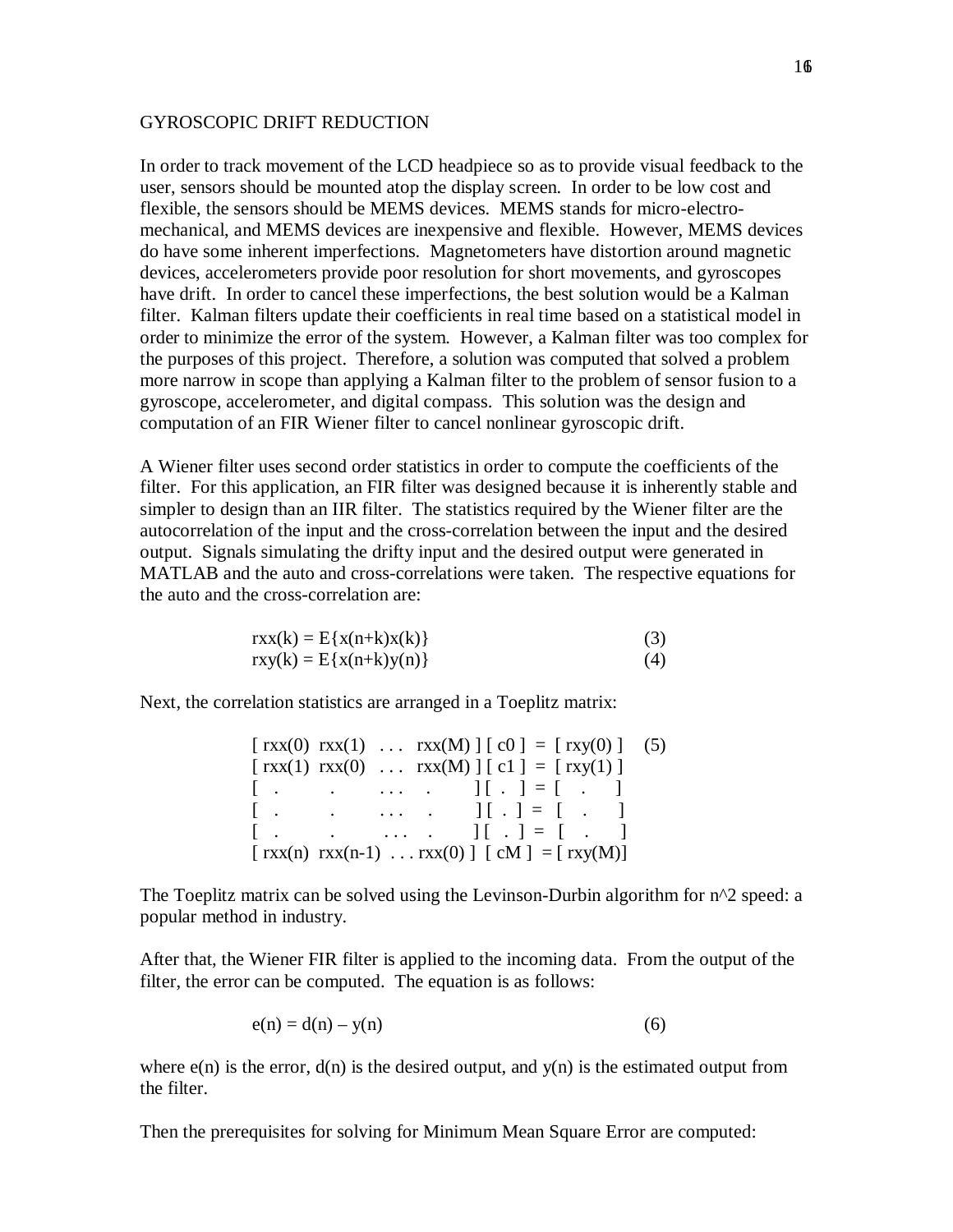$$
Py = E\{e(n)^{\wedge}2\}
$$
 (7)

The Minimum Mean Squared Error (MMSE) may now be computed:

Po = Py – [REAL(d(n)) – 
$$
i*IMAG(d(n))
$$
] \* c(n) (8)

For this project an 11-tap Wiener filter was designed using the methods described above. First, a sinusoidal signal with nonlinear drift was simulated. The characteristic equation and graph from MATLAB of the drifty filter input signal are shown below.

$$
x = (m.*m)*sin(t * (2 * pi * frequency));
$$
 (9)

where the characteristic code for m is

$$
m((t1/div)+1:t1) = 1:t1-(t1/div); \qquad (10)
$$

where tl/div delays the start of the drift and tl is a length 0 to time duration by 1/samplerate steps.



Fig. 11 – Gyroscopic Drift Model

Next, the auto and cross-correlation are computed using equations (3) and (4) and the "xcorr" function in MATLAB. The respective graphs are shown below: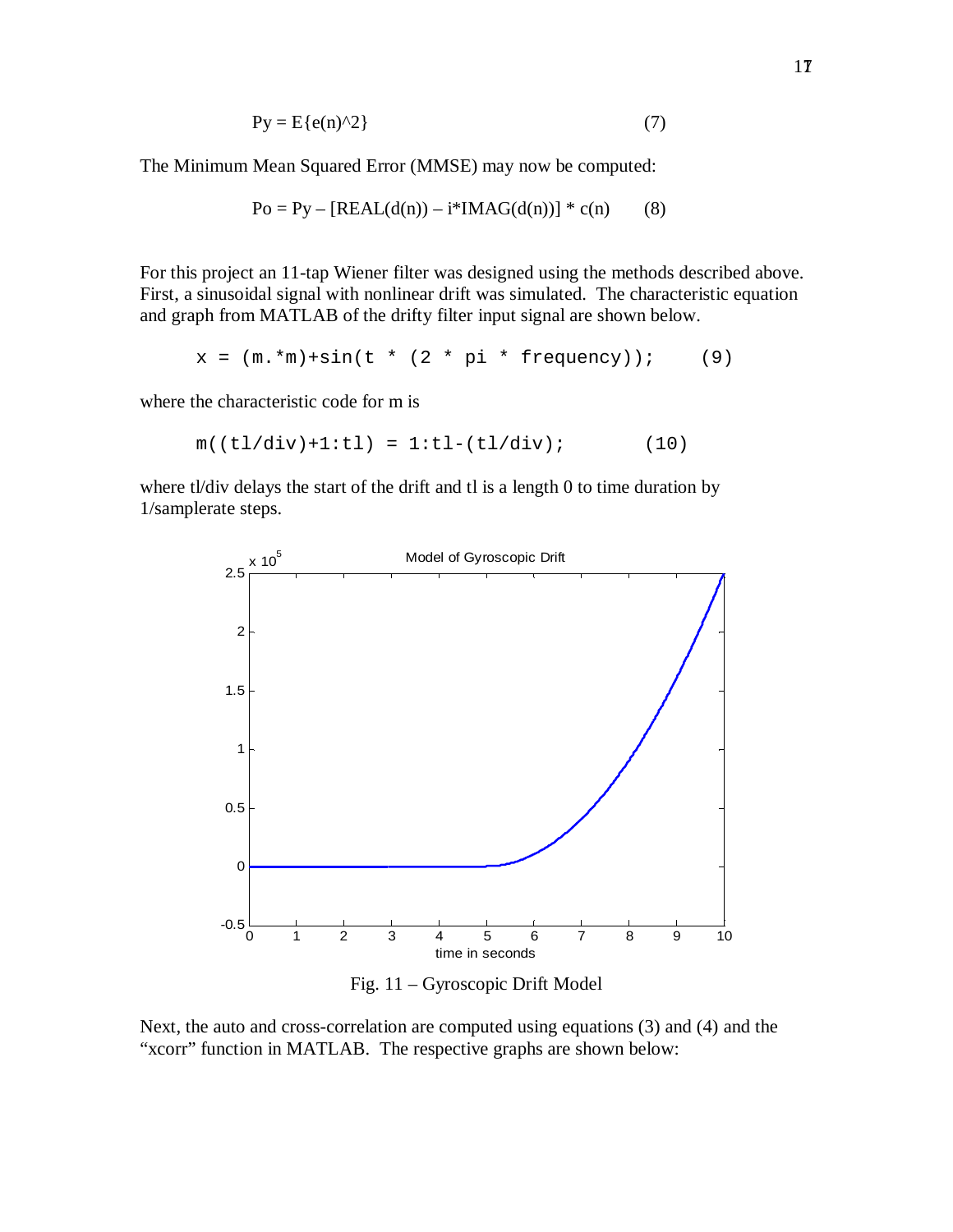

Fig. 12 – Drifty Sensor Autocorrelation



Fig. 13 – Cross Correlation of Desired Vs Drifty Outputs

It can be seen from the figure above that the drifty input and desired output have a crosscorrelation of a magnitude 10^ -7.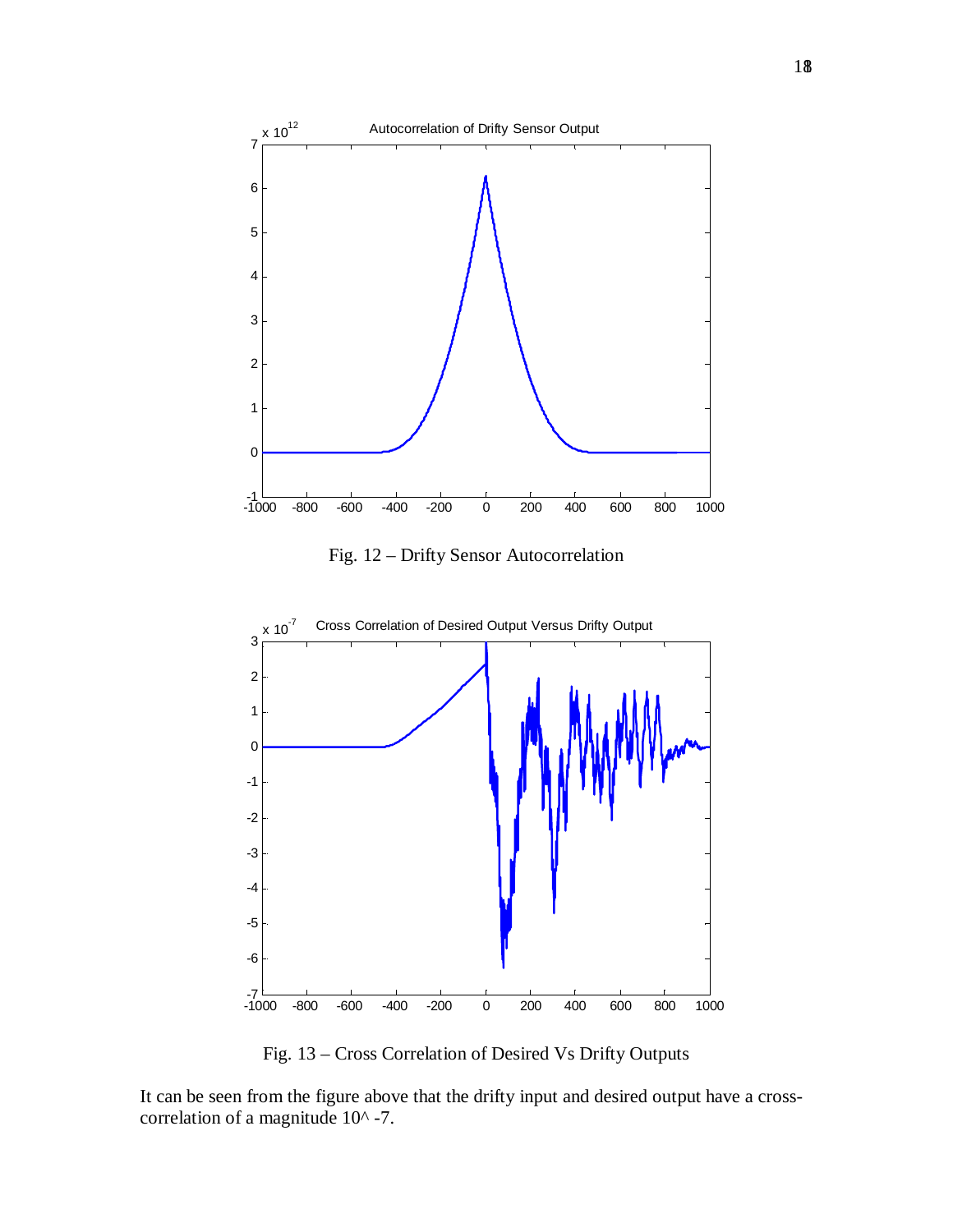Next, the "toeplitz" command was used in MATLAB to set up the Toeplitz matrix per equation (5). The cross-correlation matrix was also computed per equation (5), and the filter coefficients were transposed into a column matrix. Although the Levinson-Durbin could be used to solve for the coefficient matrix, simple matrix division was utilized in MATLAB for the purposes of this project. Once the coefficients were calculated, they were run through the FIR filter code shown below.

for 
$$
k = 1:M
$$
  
\n $y(n) = y(n) + c(k) * x(n-k+1);$  (11)  
\nend

where  $y(n)$  is the estimated output of the filter,  $c(n)$  are the coefficients,  $x(n)$  is the drifty sinusoidal input, and k is the number of taps in the filter. The output signal of the Wiener filter with reduced simulated drift is shown below.



Fig. 14 – Gyroscopic Drift Reduction from Wiener Filter

From the Figure above it can be seen that the simulated nonlinear drift is now of the order of  $10^{\circ}$  -12; a significant reduction.

Finally, equations (6), (7), and (8) were used to compute the Minimum Mean Squared Error (MMSE). The MMSE was calculated to be  $8.1623 * 10<sup>^</sup> - 37$  using the MATLAB code shown below.

$$
Po = Py - dot(conj(d), c); \qquad (12)
$$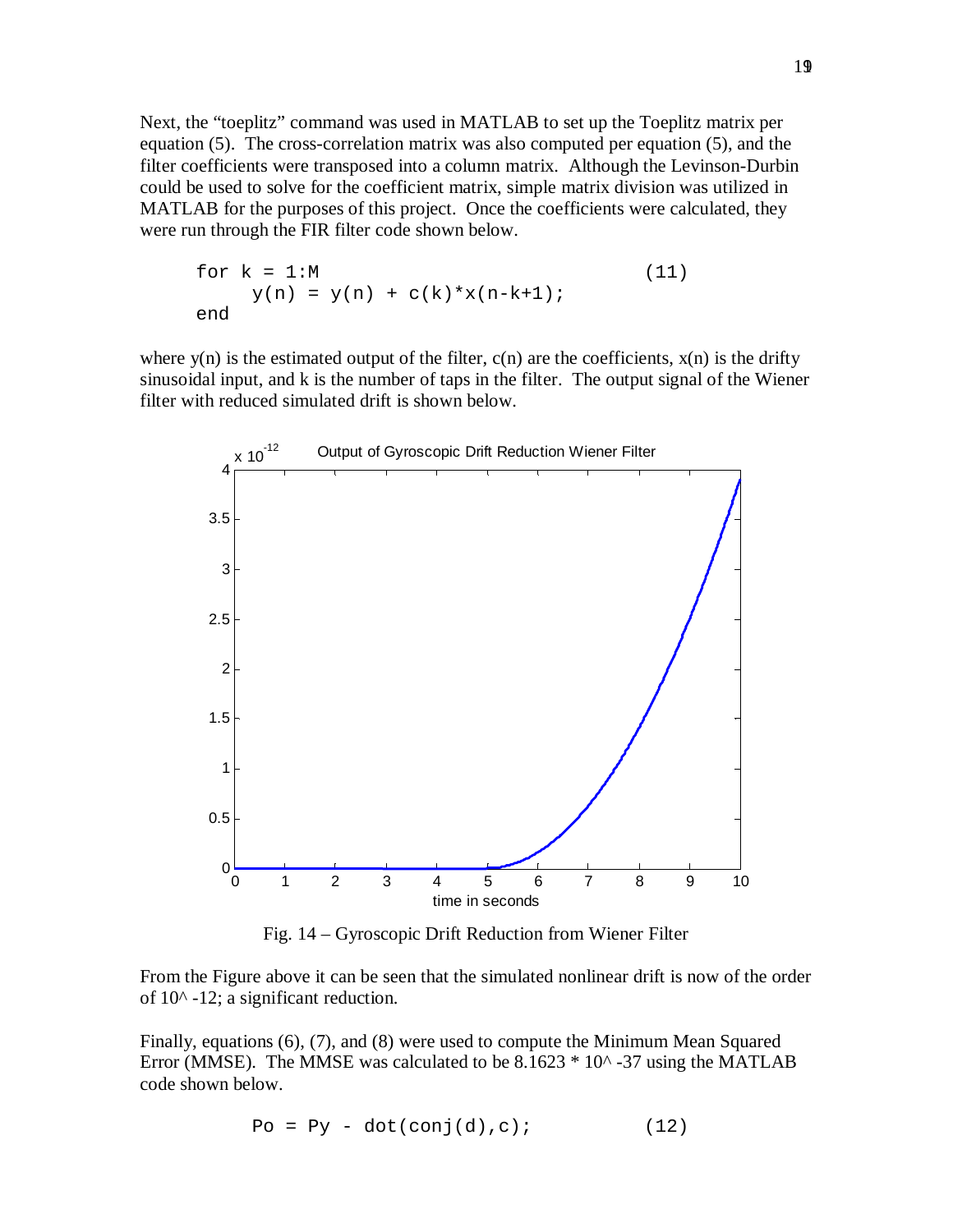The Wiener filter derived above was of the order  $M = 11$ . The number of taps was chosen experimentally beginning with a 4-tap filter and gradually increasing the order until there were no more significant changes. As such, there is little difference between the 11th order filter designed and a 100-tap filter.

The Wiener filter itself was selected as a means to reduce gyroscopic drift because it can compute an optimal solution statistically for a non-time-varying input. Since the simulated gyroscopic input of the filter would be the same regardless of the time in which it was filtered, a Wiener filter could be implemented. If the drifty gyroscopic input was time-varying, then an adaptive filter that continuously computed optimal coefficients would be used. Though the Wiener filter was successful in reducing the simulated gyroscopic drift, a Kalman filter is still the best means to achieve sensor fusion to relay an accurate position of the LCD headpiece.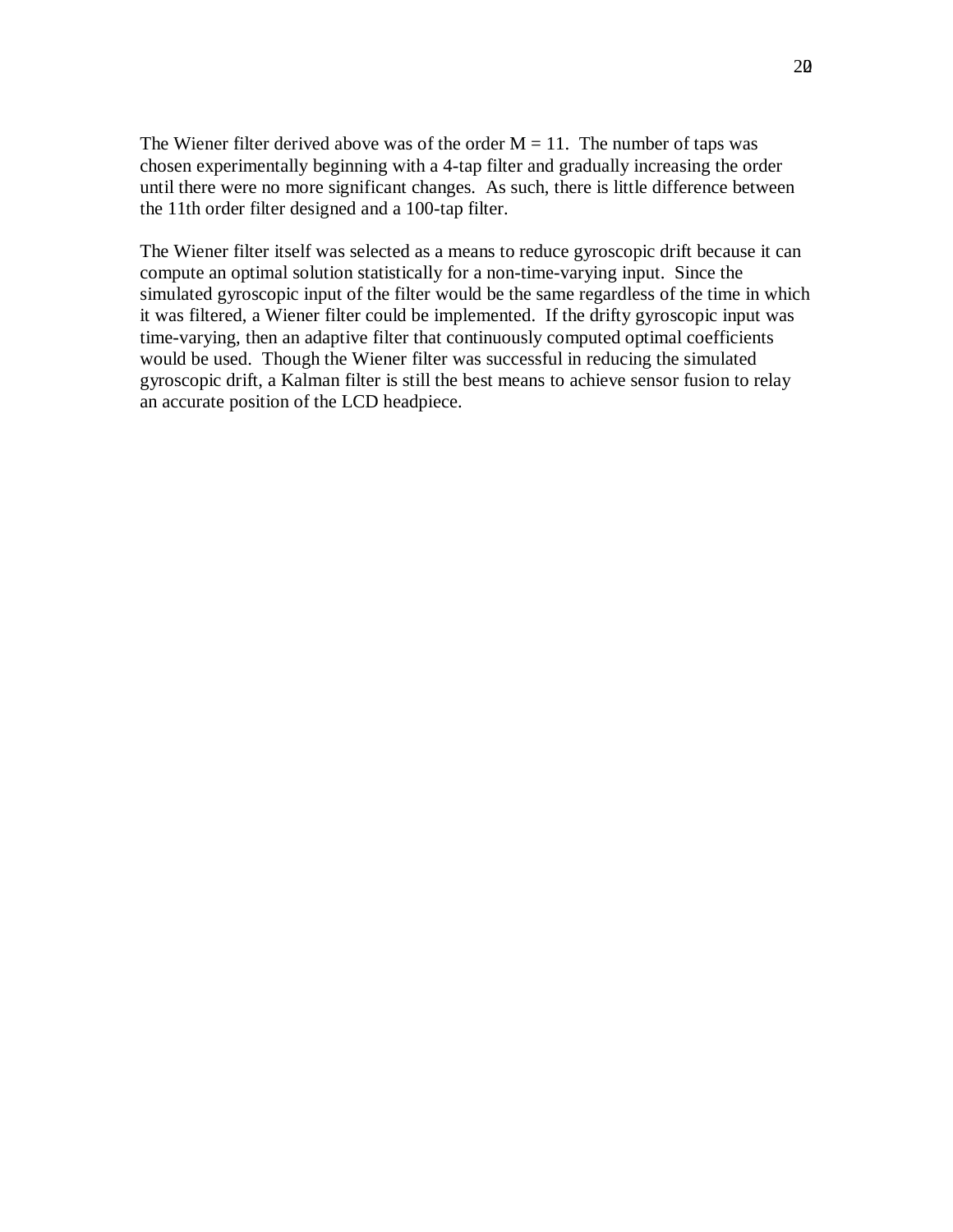## ROBOT CONTROL

The Observer program from the human mounted laptop tells which navigation mode the robot should be in, as well as a direction signal.

If the mode is manual (Joystick or Sensor Glove control), then the robot will move according to the input and wait for its next signal. If it is autonomous (Wandering, Erratic Movements, Potential Fields), then it does autonomous actions.

If there is an obstacle close by, the robot will try to avoid it and wait for a new mode. Else it will simply continue what it was doing and then wait for a new mode from the Observer.



Fig. 15 – Software Flowchart for Robot Control

## ROBOT OBSERVER PROGRAM

The program used to run the robot is built to allow multiple robots to be controlled. As such, there is an Observer program that oversees all the potential robots and compiles all the maps together.

The Initialize Robot function for the observer simply starts a clock, which is used in map creation and updating.

Start Communications then opens up the network to allow oversight of the robots.

Read Map simply looks at the current state of the map, and if there is no map, creates one.

Then the program goes into multithreading, with Run Database, Run Joystick, and Run Commander.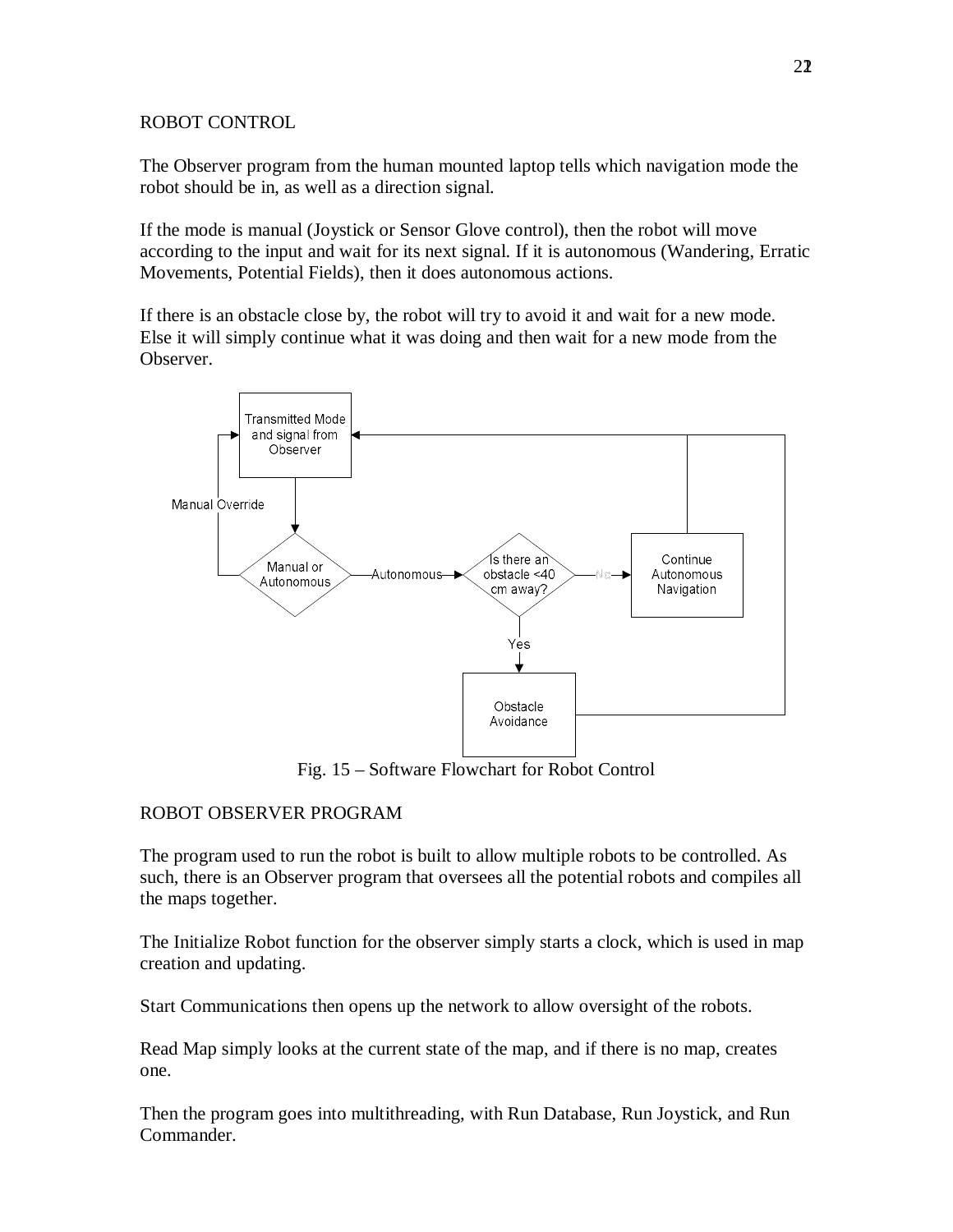Run Database keeps track of the robot(s), in particular their positions.

Run Joystick allows for joystick manual control if a joystick is activated and the correct mode is selected.

Run Commander is for changing the various control modes of the robot. It looks at the input in the console window and determines how the robot should act from there.

Get Map Data updates the map with data gathered from the robots at regular intervals.

Has Communication Stopped really only occurs at shut down of the program. If it has not stopped, the multiple threads simply continue. Else it proceeds on.

The Write Map section simply updates the map one last time before the program ends at Stop.

The robot observer had minimal modifications made to it throughout this project. The only noteworthy change was the expansion of the help function which was under the Run Commander thread. When 'help' was input in the console window, the various modes that the robot could take with a mode change were displayed.

Code in Appendeix E.



Fig. 16 – Observer Help Menu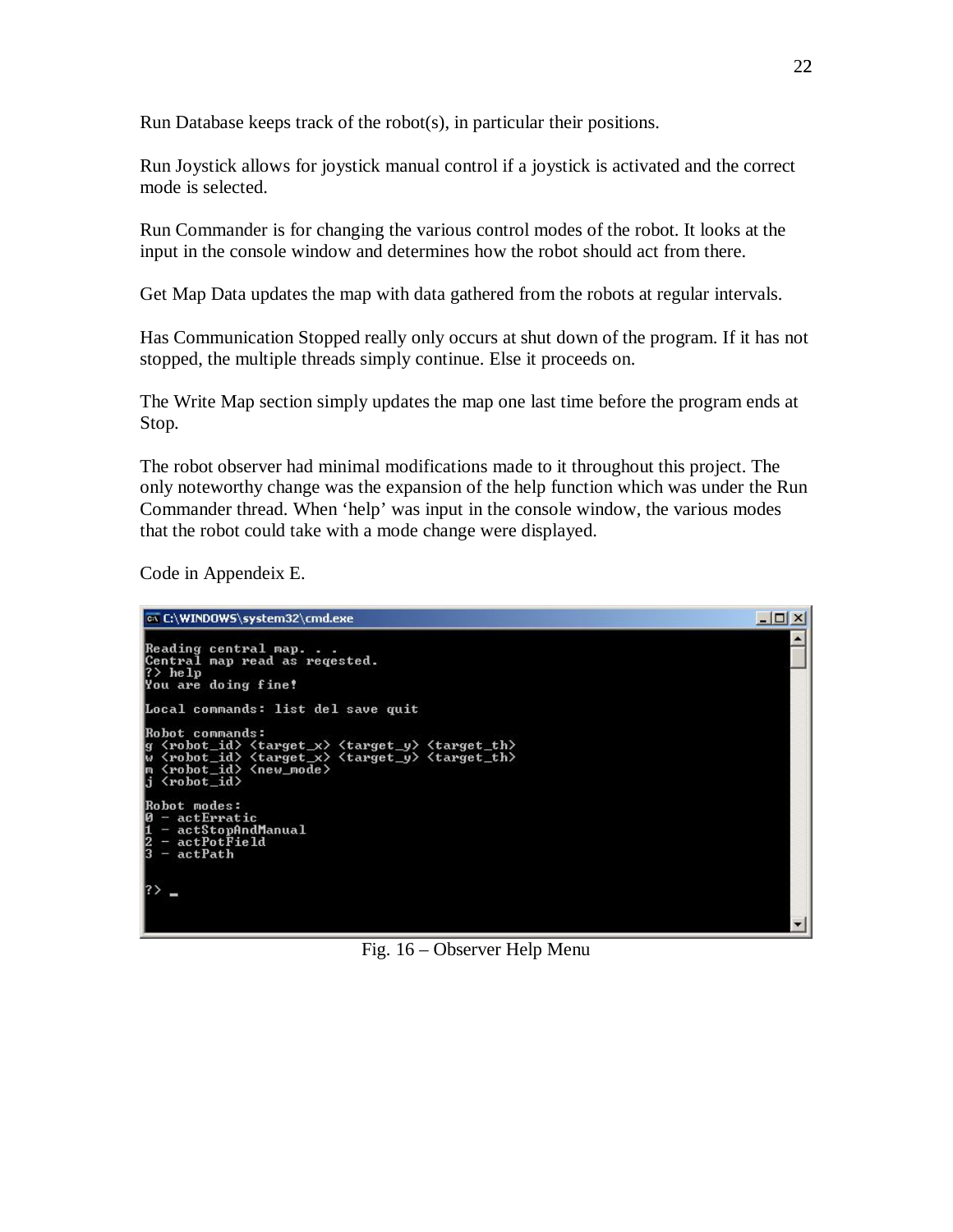

Fig. 17 – Robot Observer Flowchart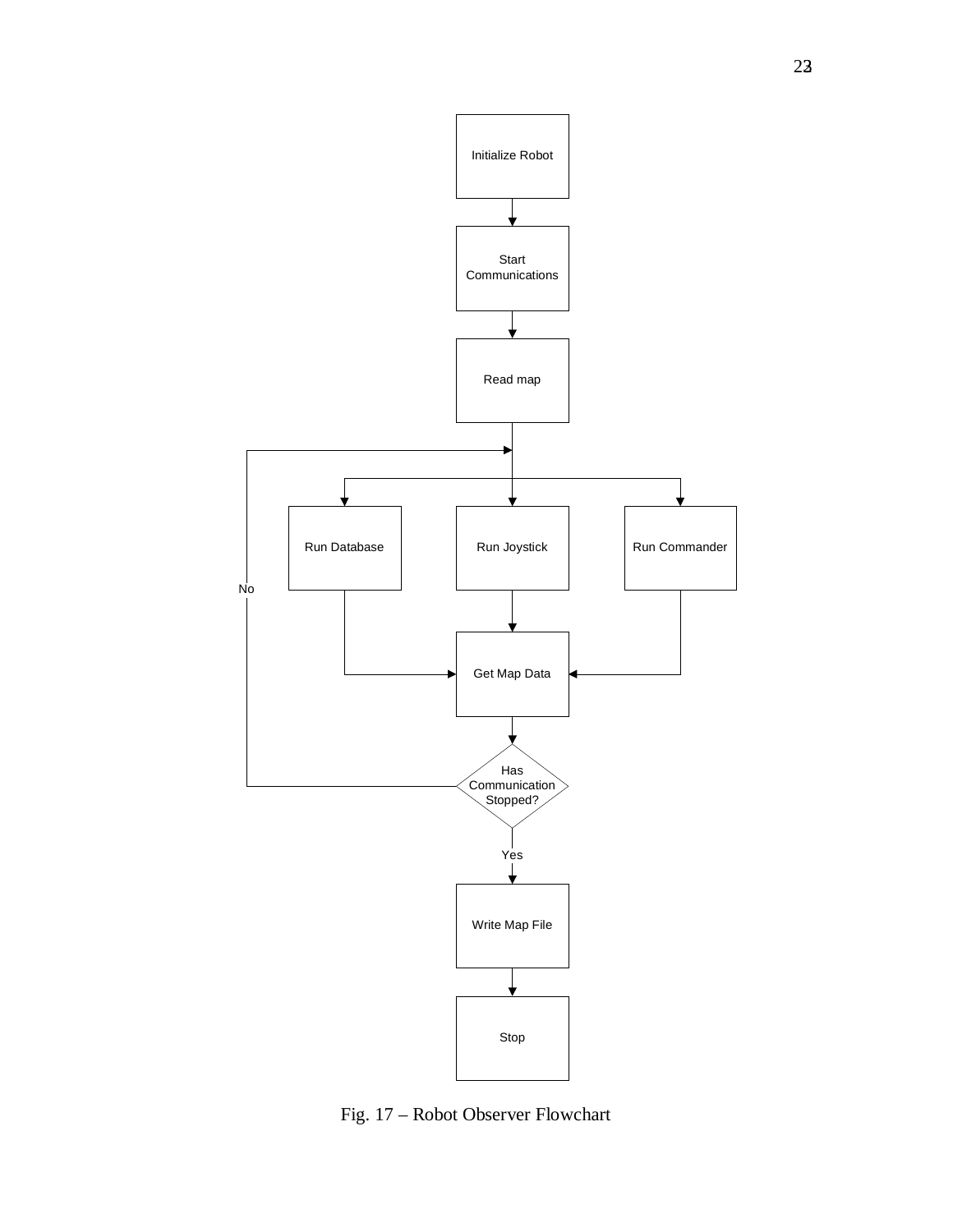#### ROBOT FRAMEWORK PROGRAM

Initialize Robot first sets up time for map functionality. It then asks the user for a name for it to referred as. It then sets up that robot to be at a default position, in this case  $x = 0$ ,  $y = 0$ , theta = 0. It then adds itself to the known robots list for the Observer.

Start Communications checks if there is a robot to connect to and if it is able connect to an Observer network.

Was Communication Successful checks if the robot connection and the connection to the Observer connection were successful. If they were, the program continues on to read the map, else it tries to reconnect.

Read Map checks the map. If there is no map, it creates a new one.

The program then proceeds to go into multithreading with Run Sensors, Run Database, Run Controller, and GL Output.

Run Sensors takes the data retrieved from the sensors and is capable of sending that data, as well as its position, back to the Observer.

Run Database takes its known sensor data and can compare it with Observer or other robots, to produce a more complete map.

Run Controller is the thread that actually controls robot movement. Depending on the mode sent by the observer, it will take one of four different actions. First, the robot might go forward until it encounters and obstacle. Then it will turn a random direction, and continue forward until it finds another wall, repeating itself. It can also wander erratically, where it will drive forward for a bit, rotate randomly, and then drive forward a bit more, repeating itself. Then there is potential field planning, in which it will take the lowest potential path to a point determined by the Observer. The last method is Manual Override, which is currently calibrated for Joystick control, though would be easily enough be modified for sensor glove input. Using values from the manual control, the robot will go in the direction and speed relative to max speed, the user requests. Run controller also can manually save its robot's current map.

GL Output takes position data, and potentially sensor data, and sends it to the openGL program.

Still Communicating only happens when the threads have stopped, and it checks to see if the program is still communicating with the robot.

Save Map File saves the map. And then the program closes.

Code in Appendix E.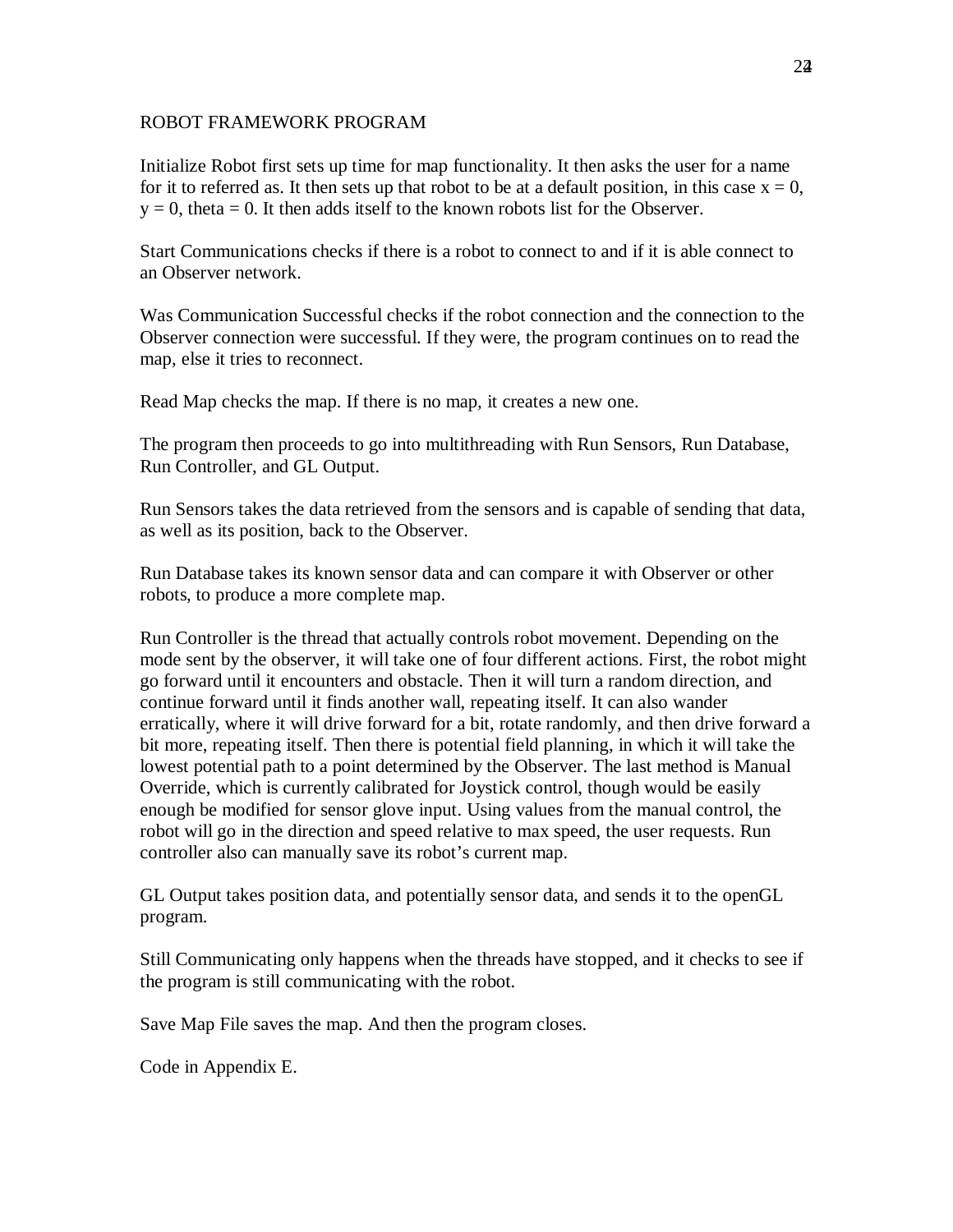

Fig. 18 – Robot Framework Flowchart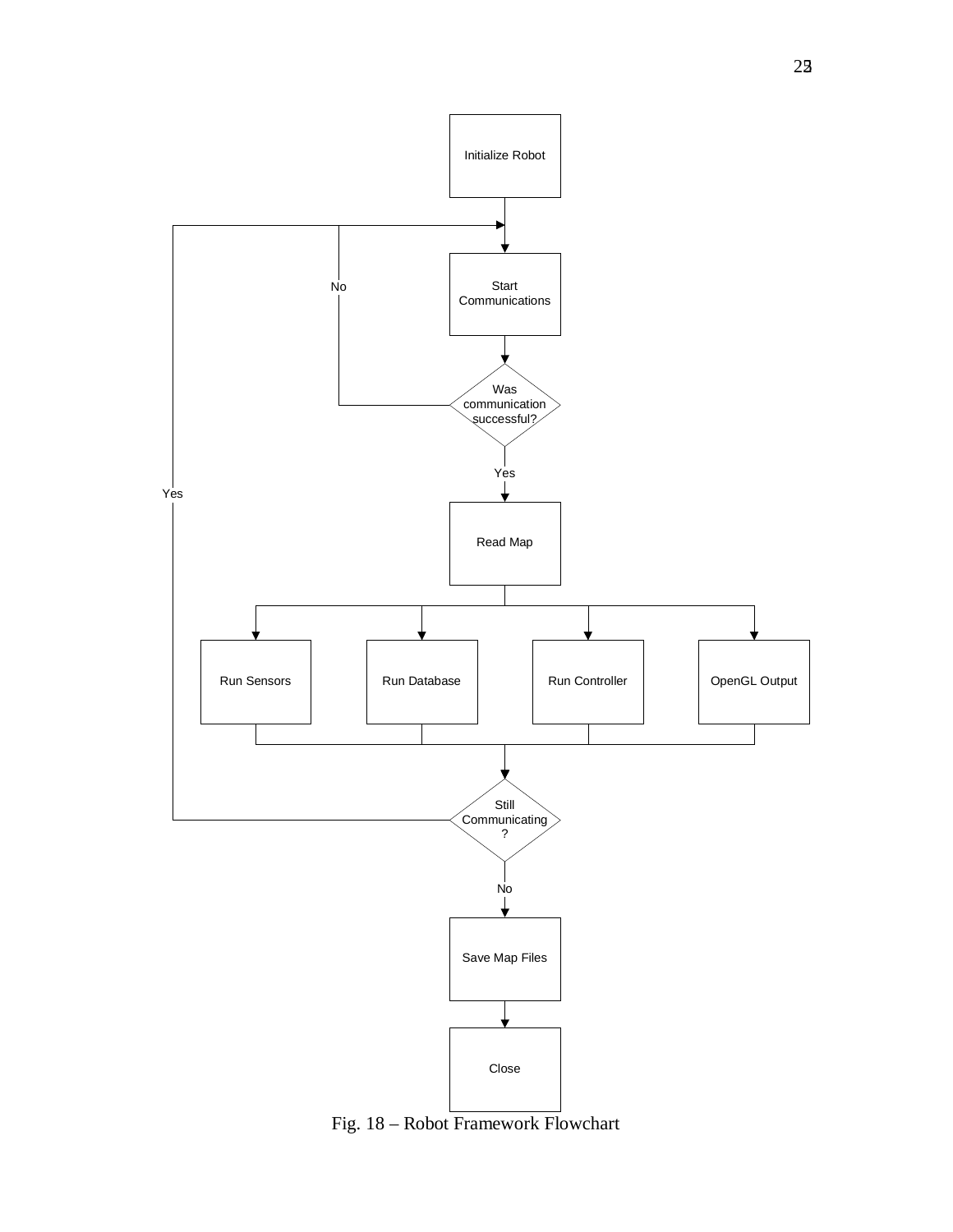#### OPENGL PROGRAM

When OpenGL first starts up, it goes through some set up.

```
Int main_window;
glutInit(&argc, argv);
glutInitWindowPosition(1, 1);
glutInitWindowSize(800 ,600 );
glutInitDisplayMode(GLUT_RGB | GLUT_DEPTH | GLUT_DOUBLE);
main window = qlutCreateWindow("Grid Explorer");
glutDisplayFunc(display);
glutReshapeFunc(reshape);
initialize();
                   Fig. 19 – OpenGL Start-Up
```
It first declares a main window. It then takes some values from the program being executed to help in Glut Initialization. Then the initial position of the window is set for the upper-left hand corner. The window size is 800 pixels wide by 600 high. The display mode is RGB, (red, blue, yellow) with double buffer and depth. The window is named "Grid Explorer", then the window is displayed, and the world is ready to be shown. Initialize sets up variables that determine display properties and background color.

Update loop simply takes position data from the robot and transfer them to OpenGL.

```
if (NetComRecv(buffer, sizeof(buffer))>0 && buffer[0]=='P') {
       char c;
       char robotname[32];
       double inRX=0, inRY=0, inRT=0;
       std::istrstream ISTR(buffer);
       ISTR >> c >> robotname >> inRX >> inRY >> inRT;
      if (!ISTR.find1()) {
            z = \text{inRX}/10000;
            x = \text{inRY}/10000;
            horizontalAngle = inRT;
      }
}
                  Fig. 20 – OpenGL Update Code
```
A position buffer is taken from the robot and X, Y, and Theta values are taken from it. Based on how this OpenGL program was built,  $Robot(x)$  got mapped to z, and  $Robot(y)$ got mapped to x. The values are divided by 10,000 to accommodate the draw distance. If the data was not received, then OpenGL simply displays the last location.

Draw Walls simply takes two points, draws a line between them, and adds some height.

glBegin(GL\_QUADS); glColor3f(1,0.5f,1);  $qlVertextex3f(-x1, -2.0f, z1);$ qlVertex $3f(-x^2, -2.0f, z^2);$ qlVertex $3f(-x^2, -0.5f, z^2);$  $qlVertextex3f(-x1, -0.5f, z1);$ glEnd();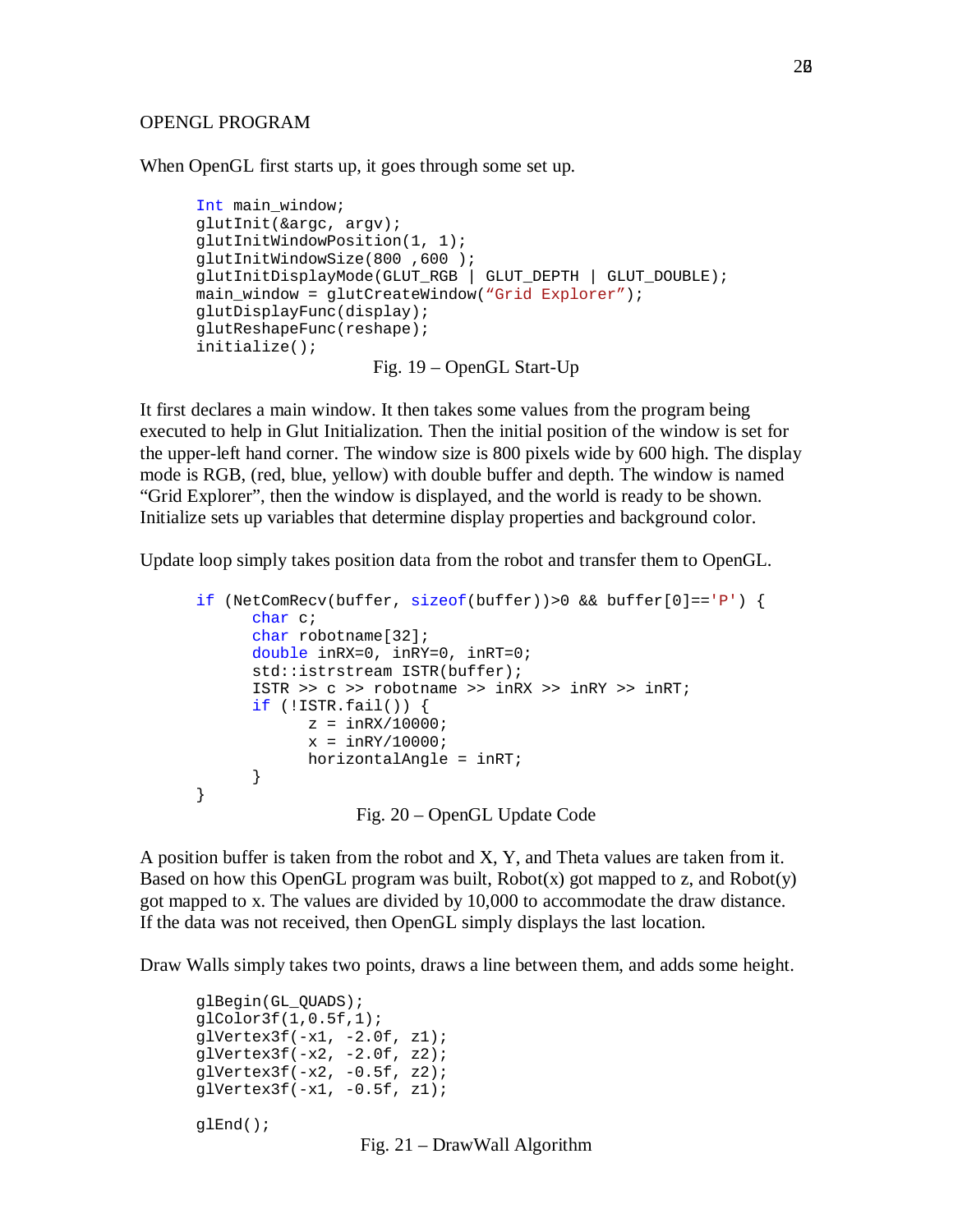GlBegin allows for quadrilaterals to be built from 4 points. From tuning it was discovered that it was best to have the bottom of the floor at height -0.5. For testing purposes, a height of -2 was used. The negatives are based off of development of the program with the x-axis being reversed. With the height taken care of, all that was needed was two points for a line. glColor3f takes RGB values and makes the walls that color. This particular combo gave pink. GlEnd tells OpenGL to stop drawing new shapes.

Draw Environment actually encompasses Draw Walls, and takes all the drawn walls and displays them on the LCD eyepiece.

Code in Appendix E.



Fig. 22 – OpenGL Software Flowchart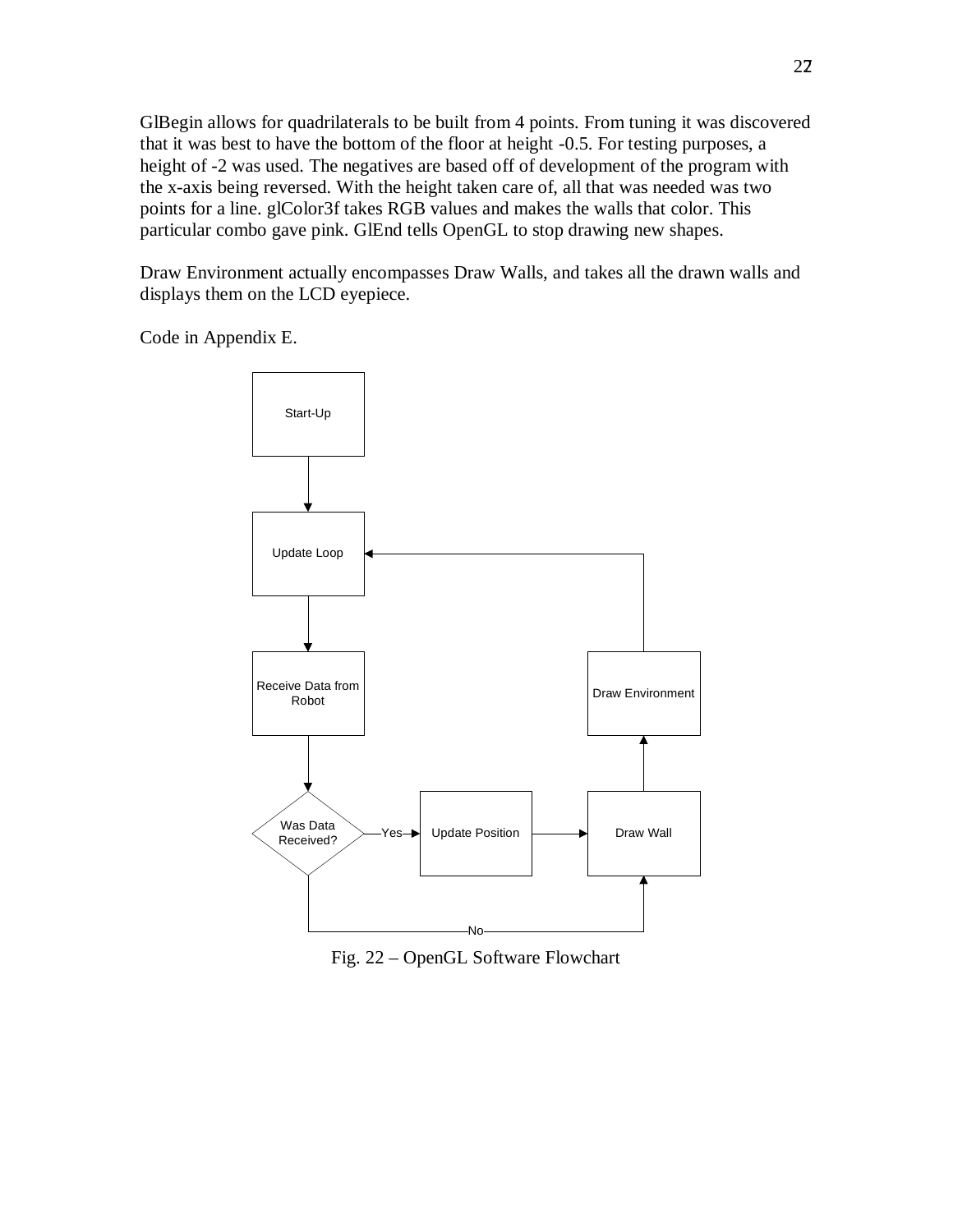

Fig. 23 – LCD EyePiece

## **DISCUSSION OF RESULTS**

This project did have some significant results. First, the framework for the manual override mode is operational in the mobile agent's control algorithms and supports both joystick and sensor glove inputs. Also, there is communication to the LCD eyepiece worn by the user to provide visual feedback of the agent's environment. The visual feedback is updated in real time and does display an accurate and animated "vision" of the agent's sensors(Fig. 24).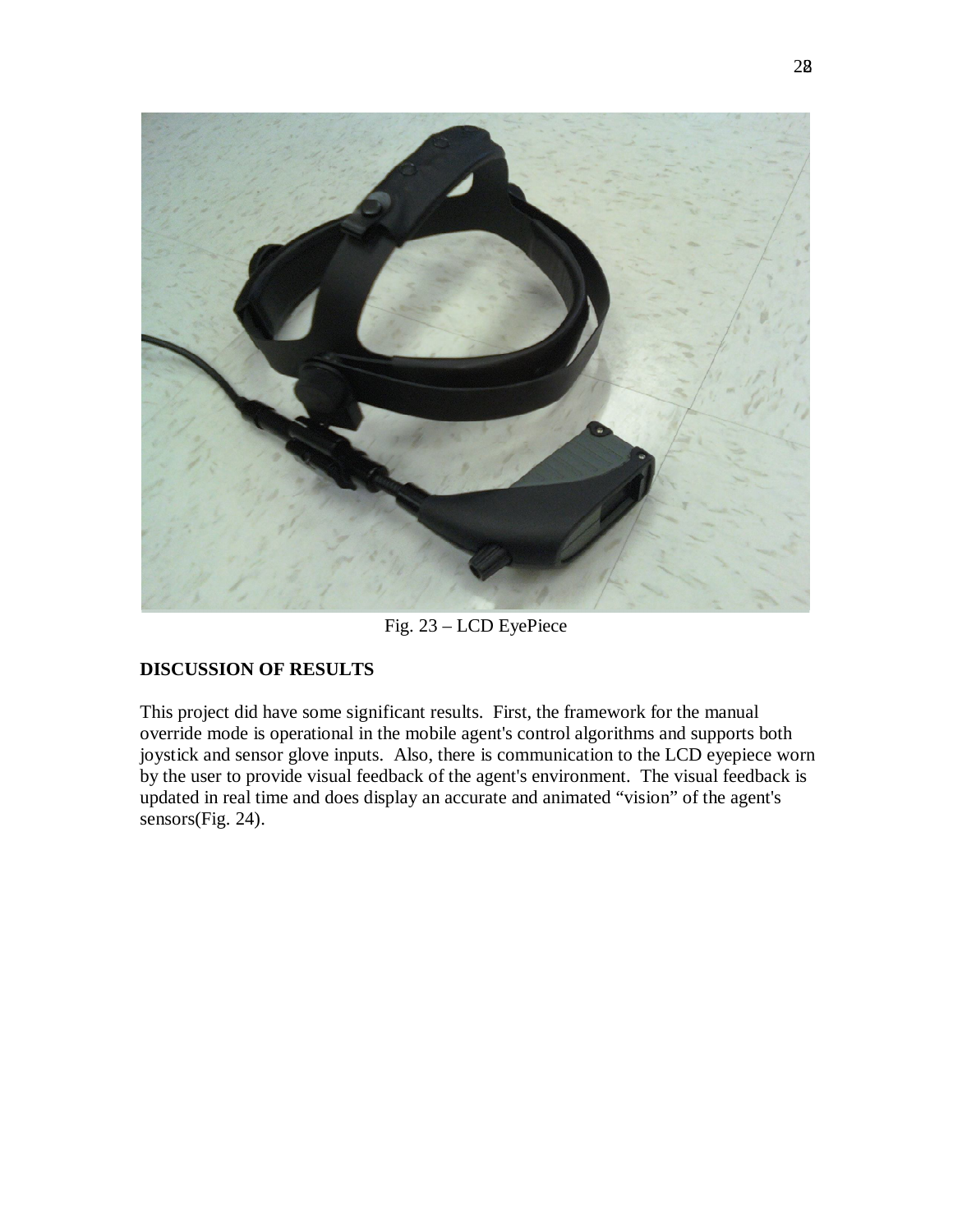

Fig.  $24$  – Real Time Updating (delta = 10 seconds)

The sensor glove can interface into the human mounted computer, and the computer can continually read the status of the accelerometer and potentiometers from the dataglove. The data from the potentiometers is stable and feature recognition algorithms relying on the potentiometer data are reliable. However, the accelerometer information contains large spikes due to the user's imperfect gestures when providing motions for the feature recognition algorithm to recognize. The output from the accelerometer mounted on the dataglove will require significant filtering from a statistical filter before it can be made useful. The mode switching algorithm that relies upon a clenched or unclenched fist to change the mode of the agent has been written and can be implemented, as well as the parts of the algorithm that change the degree to which the claw attached to the robotic arm is open or closed. However, manipulation of the position of the robotic arm via motion measured by the accelerometer is impossible due to high noise content inherent to the accelerometer signal. The algorithm for manipulating the servomotors mounted on the robot arm is complete and can be implemented into the control programs to be loaded into the microcontroller located on the mobile agent. The specifications for reliable position of the LCD headpiece require the sensor fusion of an accelerometer, gyroscope, and digital